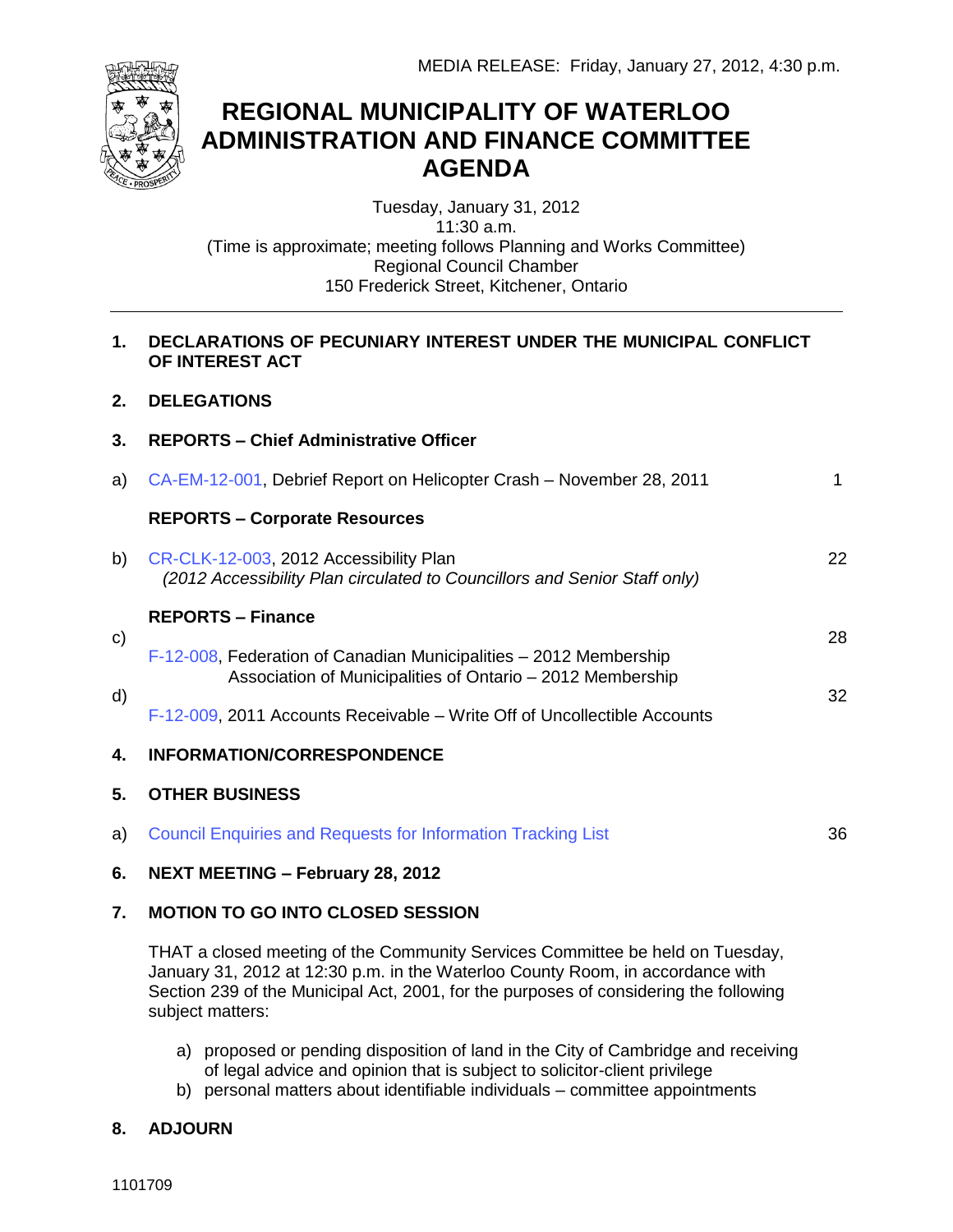<span id="page-1-0"></span>

## **REGION OF WATERLOO**

## **OFFICE OF THE CHIEF ADMINISTRATOR Emergency Measures**

**TO:** Chair Tom Galloway and Members of the Administration and Finance Committee

**DATE:** January 31, 2012 **FILE CODE:** C04-50, D29-03

#### **SUBJECT: DEBRIEF REPORT ON HELICOPTER CRASH – NOVEMBER 28, 2011**

#### **RECOMMENDATION:**

THAT the Regional Municipality of Waterloo support the recommendations and take the follow-up proposed actions as presented in Report CA-EM-12-001.

AND THAT the Regional Municipality of Waterloo authorize the CAO, or designate, to execute an agreement with the Township of Woolwich for Fire protection and general Safety services in the vicinity of the Region of Waterloo International Airport.

#### **SUMMARY:**

NIL

#### **REPORT:**

On November 28, 2011, at approximately 11:32 a.m., a Great Lakes Helicopter (Robinson 22) carrying two people, crashed in a storm water pond on the southwest area of the Region of Waterloo International Airport. A student in the helicopter and a Great Lakes Helicopter instructor were the only two individuals on board. The instructor was pronounced dead at the scene and the student was transported to Grand River Hospital and later airlifted to Hamilton General Hospital.

As noted in the attached report (Appendix A), the crash was reported at approximately 11:32 a.m., and the injured victim was transported from the site at approximately 12:25 p.m.

It was acknowledged by all responding agencies that a debrief of the November 28, 2011 crash was needed. On December 21, 2011, a debrief meeting was chaired by Larry Gravill, former Chief of Police, Waterloo Regional Police Service. The debrief meeting reviewed the actions taken by all agencies that responded to this incident as well as recommendations for improvement.

The following lists those agencies that were part of the December  $21<sup>st</sup>$ , 2011 debrief:

- Region of Waterloo (Transportation and Environmental Services/Airport, EMS, Emergency Planning, and Corporate Communications)
- Ministry of Health, Cambridge Central Ambulance Communications Centre (CCACC)
- NAV CANADA (Air Traffic Control Tower)
- Waterloo Regional Police Service
- City of Kitchener, Fire Chief and currently Deputy Regional Fire Coordinator
- City of Cambridge, Fire Chief and currently Regional Fire Coordinator
- Township of Woolwich, Fire Chief.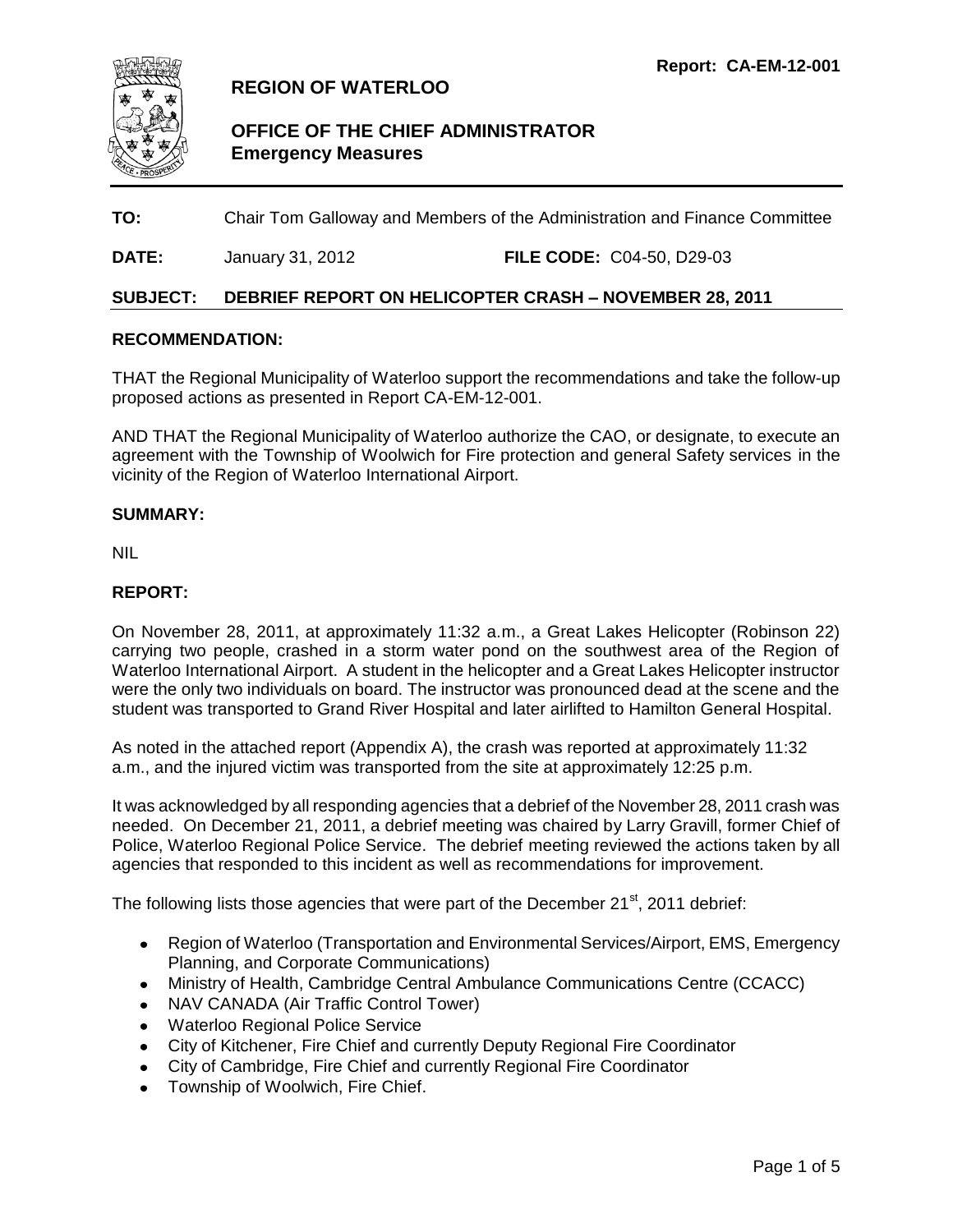Larry Gravill (Retired Chief of Police) was asked by the Region of Waterloo to conduct a review of the emergency response to the incident, and provide a report on findings and recommendations to be presented to the Region of Waterloo and all key responder groups.

#### **SUMMARY OF KEY FINDINGS**

Mr. Gravill's report detailing his findings and recommendations is attached as Appendix A: Helicopter Crash – November 28, 2011, Regional of Waterloo International Airport – Final Report, January 31, 2012

The following is a summary of key findings from the timeline provided by the various responding agencies that responded to the November 28, 2011 event (see attached Appendix A).

Developing an accurate chronology of the events and response to the November 28, 2011 incident proved somewhat challenging for several reasons. First, the "clocks", and times recorded by the various agencies are not necessarily synchronized. Second, each agency has its own unique method of identifying times for various events during an emergency response (e.g. the time of a call may be recorded as the time the call taker picked up the phone, or the time at which the call taker recorded all the essential information related to the call). For purposes of establishing the chronology related to this event, times have been rounded to the nearest minute and the time of the crash has been identified as 11:32 a.m. The chronology captures the significant events of November 28, 2011 beginning with the first call received by the 9-1-1 call centre at 11:31:53 a.m. and all other response times have been synchronized to this.

The response to the initial crash of the helicopter at 11:32 a.m. followed the correct protocol. The Air Traffic Control Tower (NAV CANADA) contacted 9-1-1 Dispatch Centre indicating there was a helicopter down, approximately one kilometer south of the Region of Waterloo International Airport in the vicinity of Kossuth Road and Fountain Street. When this approximate location was relayed to 9-1-1 Dispatch Centre, the response was that of a "search and rescue". It is important to note that in a search and rescue response, the exact location may not be known and that updated location, patient status, number of individuals involved, etc…, is transmitted to all key response personnel enroute to the incident/emergency.

While the timeline indicates the exact location of the crash site was known to the 9-1-1 Dispatch Centre (Waterloo Regional Police Service) at 11:35 a.m. but not relayed to Fire and EMS (CCACC) until 11:46/11:47 a.m., it is important to note that the WRPS Officer on scene provided information that the crash was on airport property at 11:43 a.m. The timeline for notification did not affect the ambulance response time.

Once emergency response personnel reached the actual crash site, the response to the victims went exactly as the responder groups are trained to do. Roles and responsibilities of the various agencies were clear, and the actions on site were appropriate, timely, professional and well coordinated.

The following are key recommendations from Mr. Gravill's report, along with proposed actions that will have a direct impact on Region of Waterloo staff.

#### **Recommendation #1:**

The Fire Departments, Waterloo Regional Police Service, and Waterloo Region Emergency Medical Service, need to have one common dispatch model to ensure resources are quickly dispatched during emergencies. It is acknowledged that the Ministry of Health/Long Term Care (i.e. Cambridge Central Ambulance Communications Centre) continues to be unwilling to participate at this time. The first step in developing a common dispatch would be to have both Fire Dispatch Centres and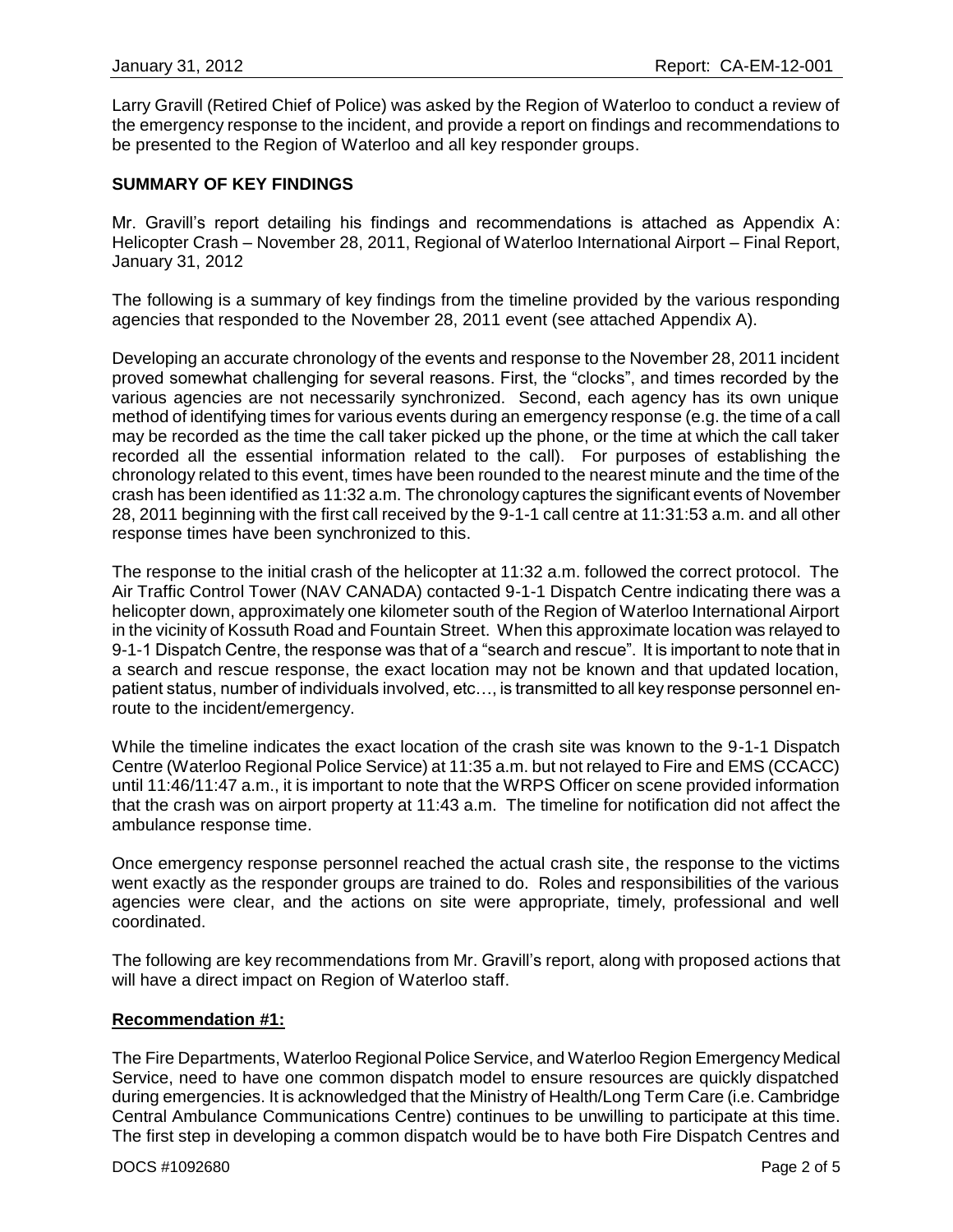the Waterloo Regional Police Service co-locate. Refer to the latest report on the EMS Master Plan Update – Dispatch Model Review (PH-11-049) for a summary of all recommendations made by the Dispatch Model Review Working Group which was established in 2008 (PH-08-009 dated March 4, 2008). There are also previous reports from the EMS Master Plan Update – Dispatch Model Review (PH-10-007 dated January 26, 2010, and PH-10-030 dated June 22, 2010) that provide background for this specific recommendation.

#### **PROPOSED ACTION(S):**

- Convene the Dispatch Model Review Working Group in February 2012, with direction from the respective municipal government leaders and oversight boards, to develop a plan for colocation of the dispatch centres. The plan should include the logistics and estimated costs for this co-location so they are available for the 2013 budget process, with the final plan to be available by year end 2012.
- Meet with senior staff at the Ministry of Health and Long Term Care to encourage their continued involvement in the renewed discussions on co-location of dispatch centres.
- Develop a Governance plan that would identify how a co-location of dispatch centres would be staffed and operated.

#### **Recommendation #2:**

Establish a direct communication link between the Region of Waterloo International Airport and the Waterloo Region Police Service 9-1-1 Dispatch Centre for emergencies that involve Airport incidents.

#### **PROPOSED ACTION(S):**

Modify the response protocol so that Region of Waterloo International Airport is notified in a timely way of any emergencies which involve aircraft.

#### **Recommendation #3:**

Review existing crisis communications policies and procedures as they relate to the roles and responsibilities of responding agencies (i.e. Region of Waterloo International Airport, Region of Waterloo Emergency Medical Services, Waterloo Region Police Service, and Transportation Safety Board) and how information regarding the emergency is relayed to media.

#### **PROPOSED ACTION(S):**

- Update the Region of Waterloo Emergency Response Plan's "Emergency Information" section to identify media spokesperson(s) for on site and off site media briefings and inquiries.
- Region of Waterloo Corporate Communications to conduct training on crisis communications policies and procedures as they relate to events at the Region of Waterloo International Airport.

#### **Recommendation #4:**

Strengthen joint emergency training between Region of Waterloo International Airport Fire personnel and Fire Departments from the Township of Woolwich, City of Cambridge, and the City of Kitchener.

#### **PROPOSED ACTION(S):**

Region of Waterloo Airport staff recently met with staff from the surrounding fire departments and it has been agreed that Airport fire staff will be included in the various joint training opportunities such as emergency communications (e.g. InterService Communications), command structure, operational requirements, emergency planning exercises, etc.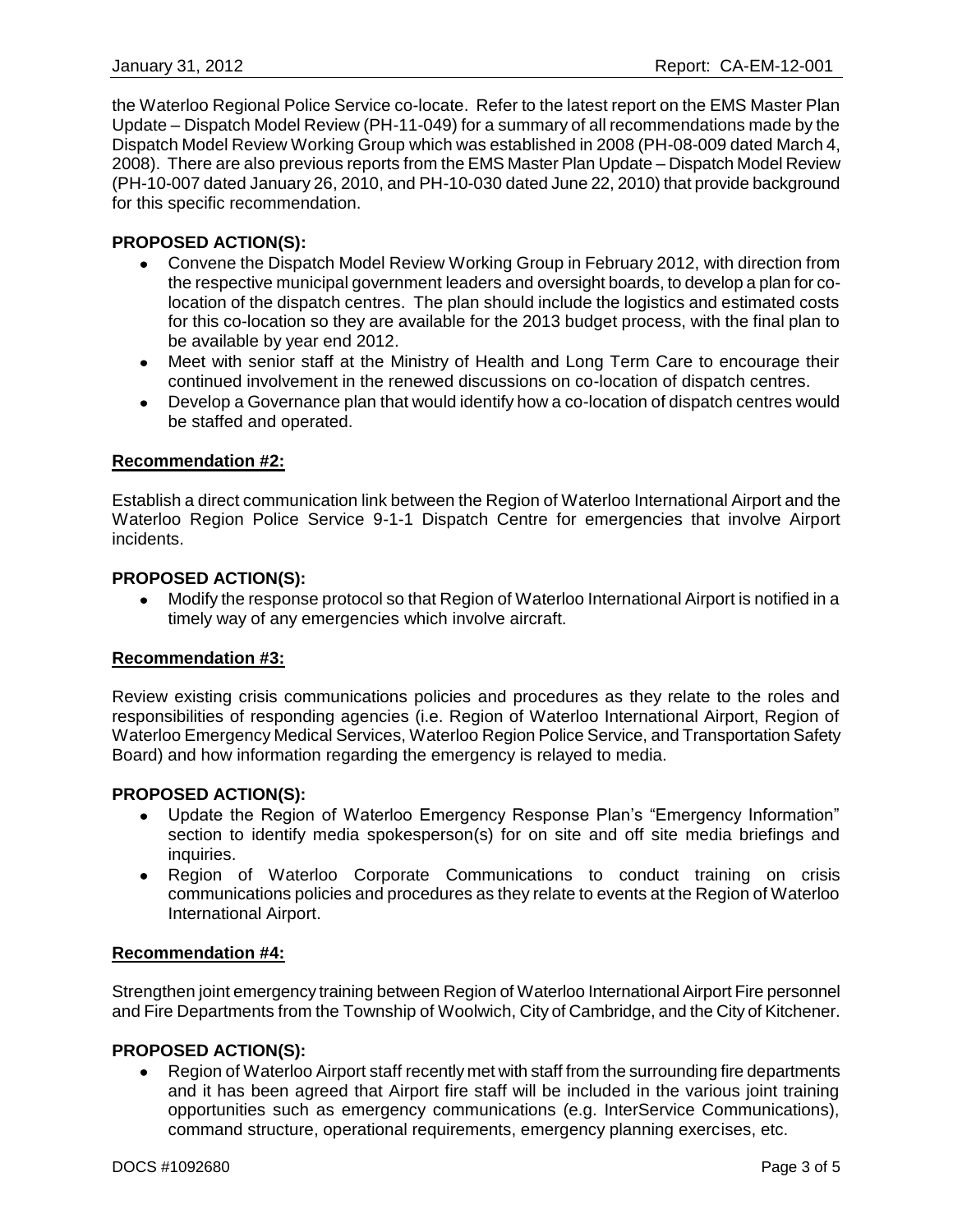#### **Recommendation #5:**

Clarify the roles and responsibilities of the Region of Waterloo International Airport Fire personnel for both onsite and offsite responses to emergencies. These new clarified roles and responsibilities should be built into any future Airport Emergency Response Plans and shared with key emergency responding agencies.

#### **PROPOSED ACTION(S):**

- Region of Waterloo and Township of Woolwich staff recently met to finalize an agreement which outlines the roles and responsibilities for both Region of Waterloo and the Township of Woolwich fire personnel. It is recommended that the Region of Waterloo enter into a formal agreement with the Township of Woolwich with respect to this.
- It is recommended that Region of Waterloo Airport staff provide the initial response to offsite emergencies involving aircraft within the boundaries defined by Kossuth Road, Menno Street, Shantz Station Road, and Fountain Street subject to still being able to meet the operational requirements at the airport. Airport staff would only respond to areas outside this boundary if requested by the local fire departments.

#### **Recommendation #6:**

If it is decided that the Region of Waterloo International Airport Fire personnel will respond to offsite emergencies involving aircraft, then it is recommended that Airport Fire personnel obtain the appropriate equipment to respond, as well as creating policies and procedures for that response. This should include installing a GPS (Global Positioning System) aboard all Fire response vehicles for tracking purposes and ensuring facilities and equipment are in place to facilitate a rapid "off site" response.

#### **PROPOSED ACTION(S):**

As noted in this report under recommendation 5 airport staff intend to respond to aircraft incidents off site. Airport staff has contacted the Ministry of Transportation and the Office of the Fire Marshal to ensure that the appropriate licensing, equipment, insurance, etc. that is required for responding off site is put in place. The installation of GPS will be completed in all airport fire response vehicles.

#### **Recommendation #7:**

Ensure that addressing of all buildings located on the Region of Waterloo International Airport is completed and all names/addresses are provided to the 9-1-1 and other emergency service dispatch centres.

#### **PROPOSED ACTION(S):**

- The addressing (i.e. numbering) of all buildings and other key areas of the airport (e.g. storm water management ponds) is underway and is expected to be completed by March 1, 2012.
- Provide the new addressing to all key emergency response agencies (i.e. Fire Dispatch,  $\bullet$ CCACC, EMS, Police Dispatch, and Bell) and others as needed. This will be part of the regular updates provided by the Region of Waterloo GIS (Geographic Information Systems) updates.

#### **CORPORATE STRATEGIC PLAN:**

This Report supports the Region's Service Excellence Focus Area, particularly the strategic objective to ensure Regional programs are efficient, effective and demonstrate accountability to the public.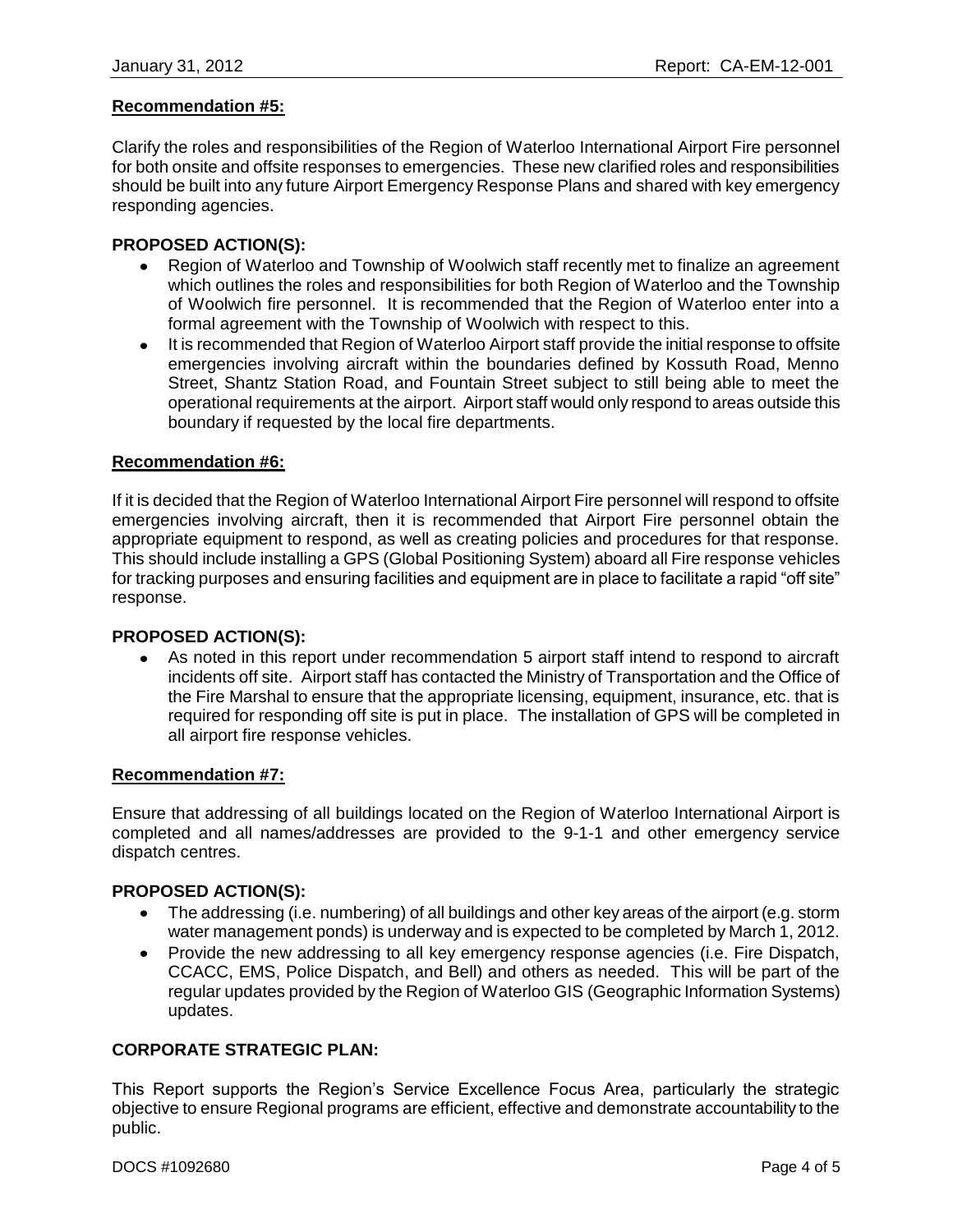#### **FINANCIAL IMPLICATIONS:**

Implementing the recommendations may involve relatively minor costs to various Regional programs which can be accommodated within these program budgets.

#### **OTHER DEPARTMENT CONSULTATIONS/CONCURRENCE:**

The Debrief was chaired by retired Police Chief, Larry Gravill (Waterloo Regional Police Service) and members included stakeholders from various agencies that responded to the emergency on November 28, 2011. The Region of Waterloo International Airport, Waterloo Region Emergency Medical Service, and Waterloo Regional Police Service were part of the consultation related to this report.

#### **ATTACHMENTS:**

Appendix A: Helicopter Crash – November 28, 2011, Regional of Waterloo International Airport – Final Report, January 31, 2012

**PREPARED BY:** *Steve LaRochelle*, Coordinator of Emergency Plans and Training

**APPROVED BY:** *Michael L. Murray*, Chief Administrative Officer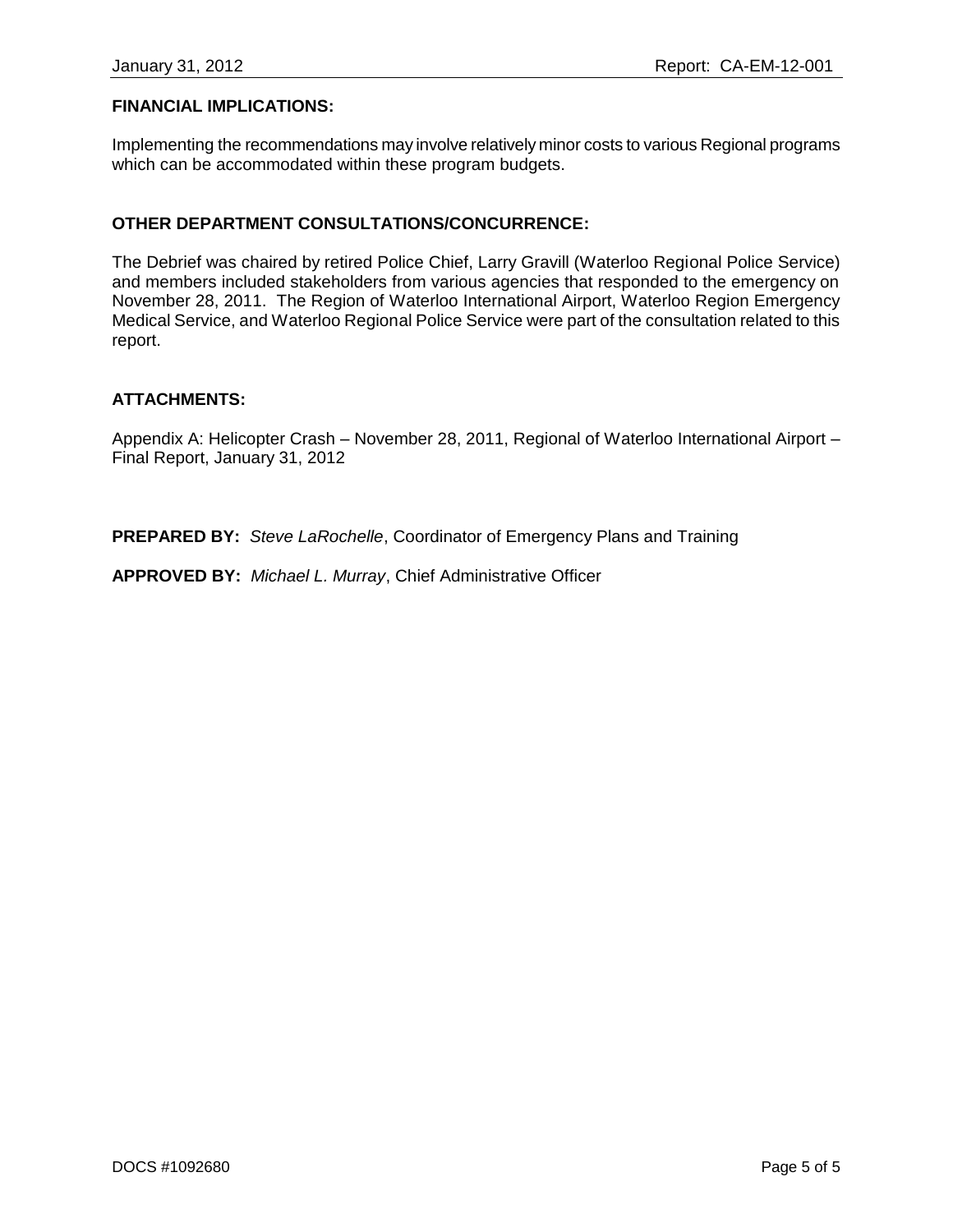**APPENDIX A**

## **HELICOPTER CRASH – NOVEMBER 28TH, 2011 REGION OF WATERLOO INTERNATIONAL AIRPORT**

## **Report for Regional Municipality of Waterloo**

**January 31st, 2012**

## **FINAL REPORT**

**R. Larry Gravill**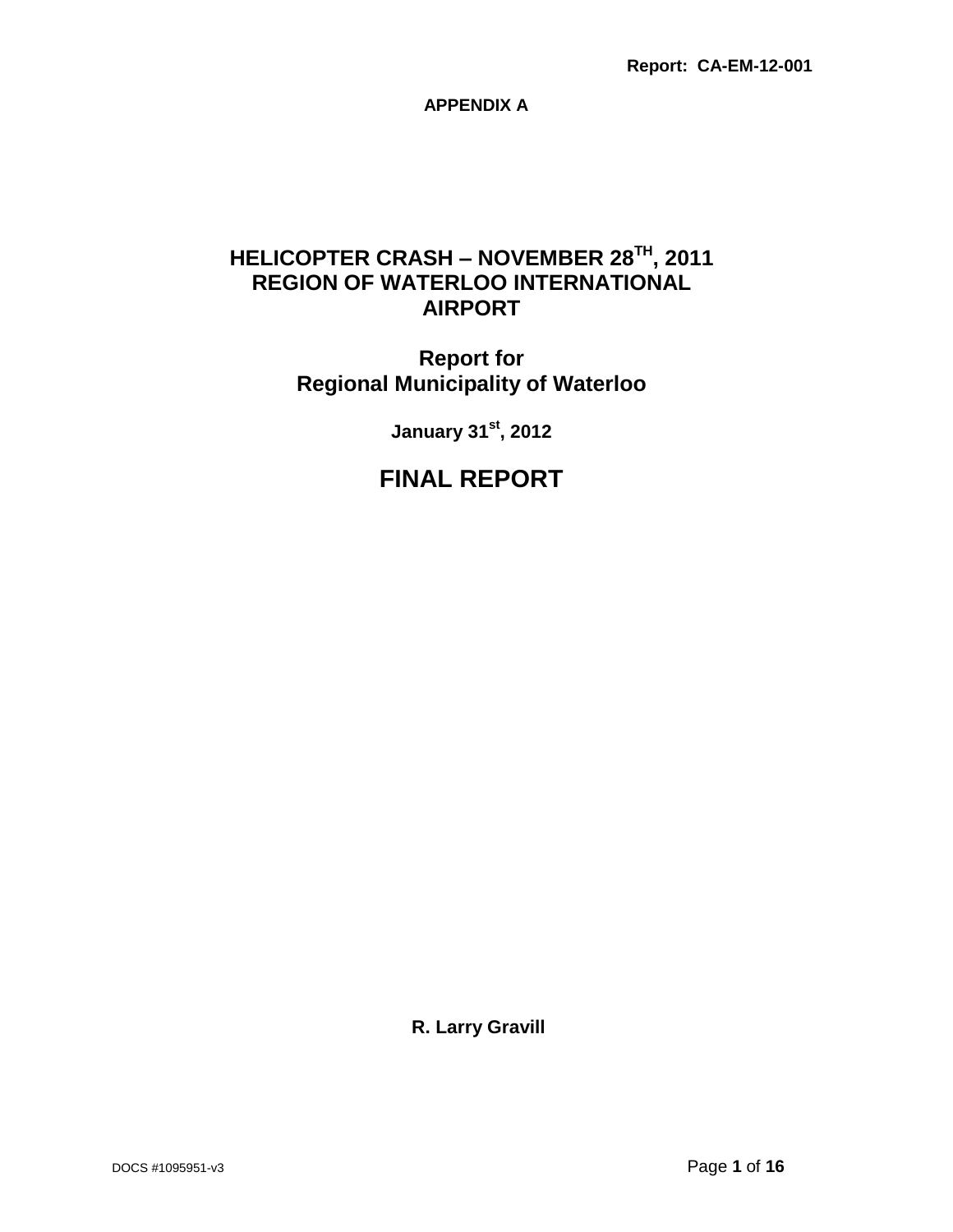| 2.0 |                                                                       |  |
|-----|-----------------------------------------------------------------------|--|
| 3.0 |                                                                       |  |
| 4.0 |                                                                       |  |
|     |                                                                       |  |
|     |                                                                       |  |
|     |                                                                       |  |
|     | Attachment C: Map of Airport and location of the Helicopter Crash  16 |  |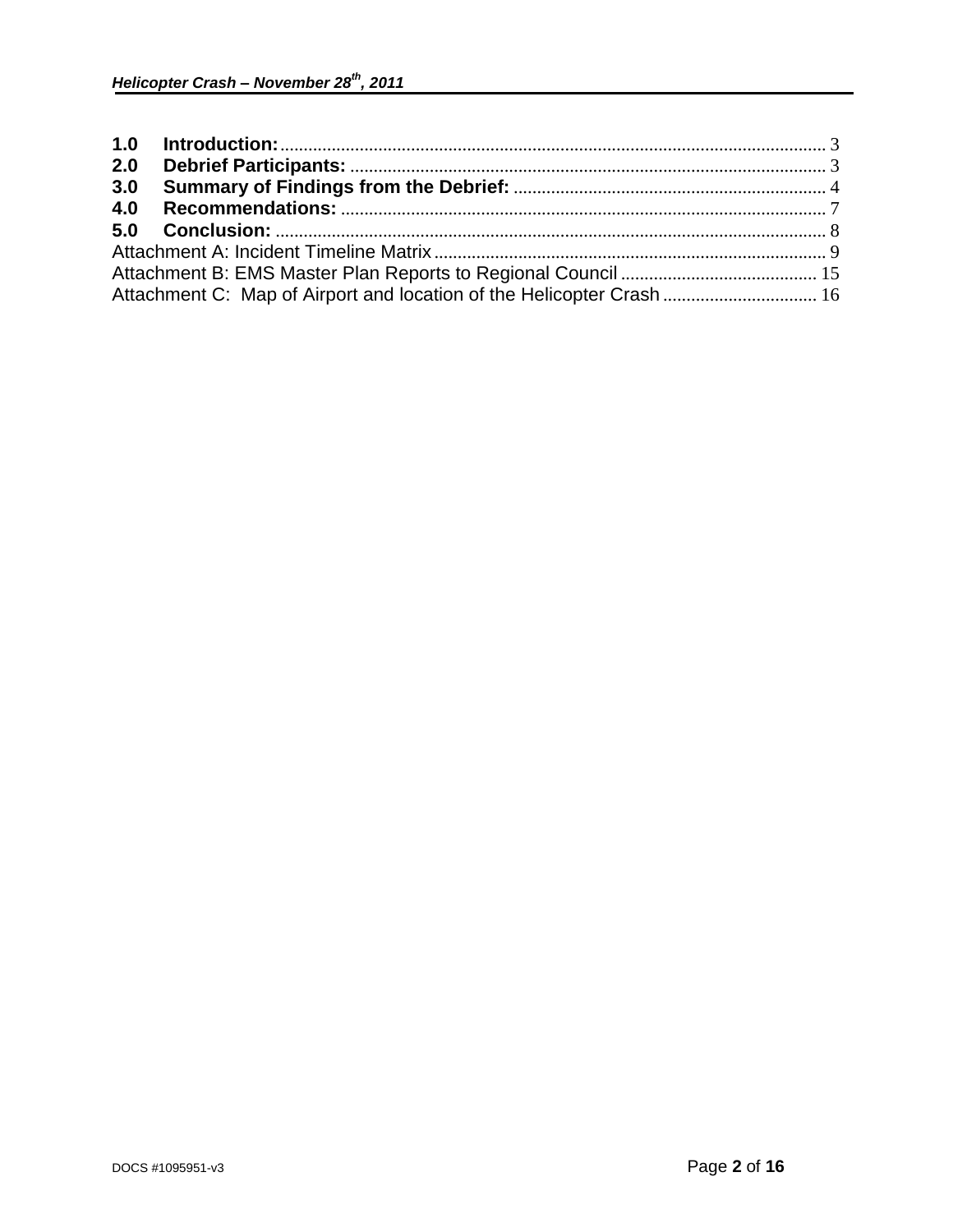#### <span id="page-8-0"></span>**1.0Introduction:**

On November 28, 2011, at approximately 11:32 a.m., a Great Lakes Helicopter (Robinson 22) carrying two people, crashed in a storm water pond on the southwest area of the Region of Waterloo International Airport. A student in the helicopter and a Great Lakes Helicopter instructor were the only two individuals on board. The instructor was pronounced dead at the scene and the student was transported to Grand River Hospital and later airlifted to Hamilton General Hospital.

As noted in the attached report (Appendix A), the crash was reported at approximately 11:32 a.m., and the injured victim was transported from the site at approximately 12:25 p.m.

It was acknowledged by all responding agencies that a debrief of the November 28, 2011 crash was needed. On December 21, 2011, a debrief meeting was chaired by Larry Gravill, former Chief of Police, Waterloo Regional Police Service. The debrief meeting reviewed the actions taken by all agencies that responded to this incident as well as recommendations for improvement.

Larry Gravill (Retired Chief of Police) was asked by the Region of Waterloo to conduct a review of the emergency response to the incident, and provide a report on findings and recommendations to be presented to the Region of Waterloo and all key responder groups.

#### <span id="page-8-1"></span>**2.0Debrief Participants:**

The Debrief meeting was well attended by all key staff/personnel from the agencies that responded on November  $28<sup>th</sup>$ , 2011. Here is a list of those agencies:

- Region of Waterloo (Transportation and Environmental Services/Airport, EMS, Emergency Planning, and Corporate Communications)
- Ministry of Health, Cambridge Central Ambulance Communications Centre (CCACC)
- NAV CANADA (Air Traffic Control Tower)
- Waterloo Region Police Service
- City of Kitchener, Fire Chief and currently Deputy Regional Fire Coordinator
- City of Cambridge, Fire Chief and currently Regional Fire Coordinator
- Township of Woolwich, Fire Chief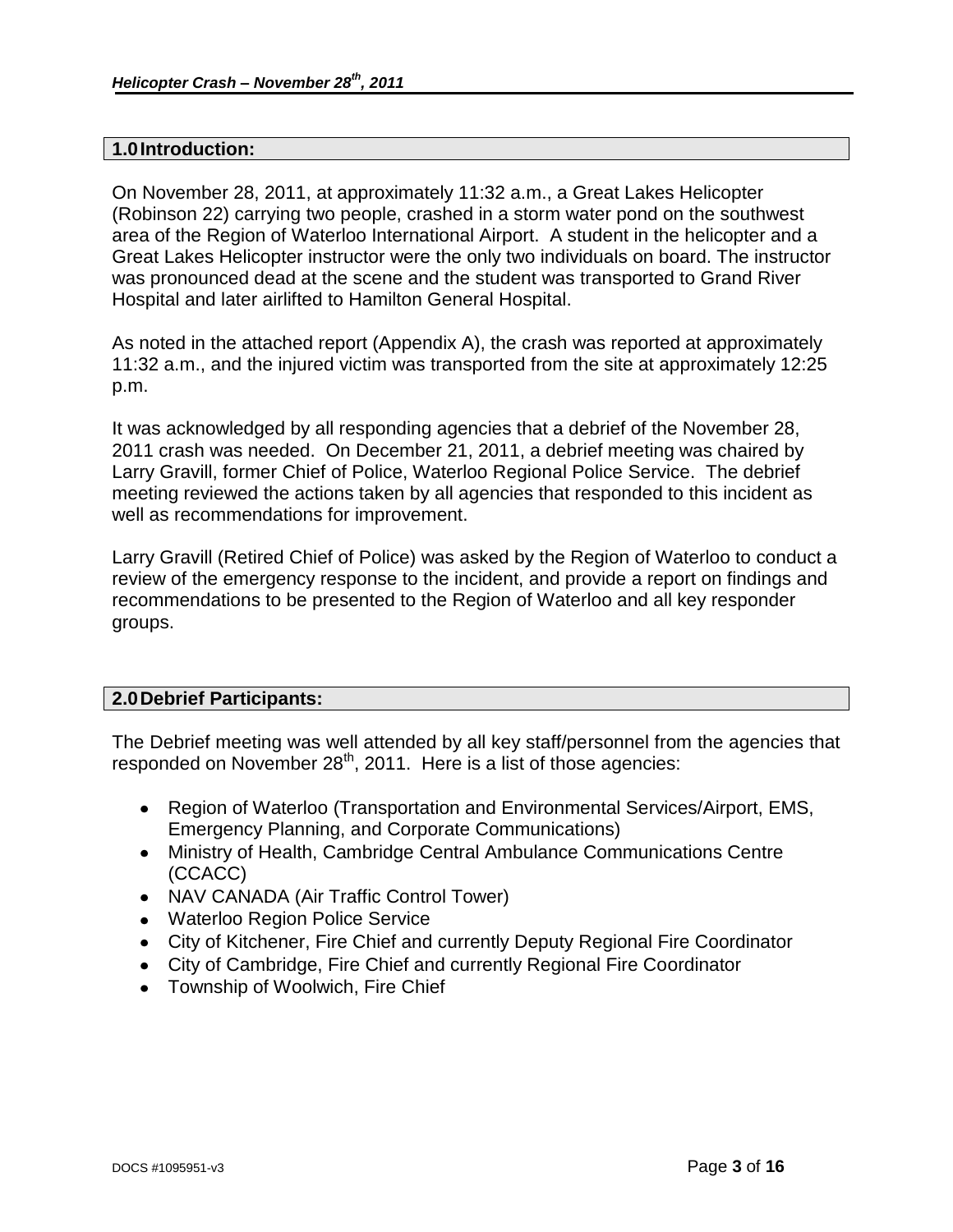## <span id="page-9-0"></span>**3.0Summary of Findings from the Debrief:**

The following is a summary of key findings from the timeline provided by the various responding agencies that responded to the November 28, 2011 event (see Attachment A).

Developing an accurate chronology of the events and response to the November 28, 2011 incident proved somewhat challenging for several reasons. First, the "clocks", and times recorded by the various agencies are not necessarily synchronized. Second, each agency has its own unique method of identifying times for various events during an emergency response (e.g. the time of a call may be recorded as the time the call taker picked up the phone, or the time at which the call taker recorded all the essential information related to the call). For purposes of establishing the chronology related to this event, times have been rounded to the nearest minute and the time of the crash has been identified as 11:32 a.m. The chronology captures the significant events of November 28, 2011 beginning with the first call received by the 9-1-1 call centre at 11:31:53 a.m. and all other response times have been synchronized to this.

|              | November 28, 2011 Response to Helicopter Crash                                                       |
|--------------|------------------------------------------------------------------------------------------------------|
| Timeline:    | <b>Agencies that Responded:</b>                                                                      |
| 11:32 a.m.   | NAV CANADA (Air Traffic Control Tower) reports Aircraft down                                         |
|              | NAV CANADA calls 9-1-1 Dispatch Centre to report a helicopter down, approximately<br>$\bullet$       |
|              | one kilometer south of the Airport in the vicinity of Kossuth Road and Fountain Street.              |
|              | NAV CANADA also triggers an alarm that goes directly to Region of Waterloo<br>٠                      |
|              | International Airport (YKF) staff.                                                                   |
|              | Airport Staff confirm that this is not a drill and calls 9-1-1 Dispatch Centre.<br>$\bullet$         |
|              | Waterloo Region Police Service (WRPS) 9-1-1 Dispatch Centre receives the call that<br>$\bullet$      |
|              | a helicopter is down near Kossuth Road and Fountain Street (believed to be off                       |
|              | Airport Property).                                                                                   |
| $11:33$ a.m. | WRPS 9-1-1 Dispatch a Police cruiser to the crash site.<br>$\bullet$                                 |
|              | WRPS 9-1-1 contacts CCACC for ambulance.<br>$\bullet$                                                |
|              | WRPS 9-1-1 Dispatch also receive a call from a Citizen on Airport property indicating<br>$\bullet$   |
|              | they can see the helicopter in the water and stays on the line.                                      |
|              | CCACC receives a call from WRPS 9-1-1 Dispatch.<br>٠                                                 |
| 11:34 a.m.   | CCACC dispatches an EMS ambulance to the Kossuth/Fountain location.<br>$\bullet$                     |
|              | Two Citizens (working on a fence near the crash) respond to the accident and jump<br>٠               |
|              | into the water to rescue the flight crew.                                                            |
| $11:35$ a.m. | YKF staff goes to airport Fire hall and gets the fire truck and heads to the crash site<br>$\bullet$ |
|              | on Kossuth/Fountain location. On the way, incurs damage to the fire truck as it                      |
|              | passes through a YKF gate.                                                                           |
|              | Citizen on the telephone confirms exact location on YKF property (storm pond).<br>٠                  |
|              | Cambridge Fire Department (CFD) receives call from CCACC of a helicopter crash<br>$\bullet$          |
|              | near Kossuth/Fountain.                                                                               |
|              | CFD fire crews are dispatched from Preston and Galt to head to Kossuth Road and<br>$\bullet$         |
|              | Fountain Street location.                                                                            |

Below is a timeline of the November 28, 2011 emergency event. Please see Attachment A (Timeline Matrix) for responses from each specific agency.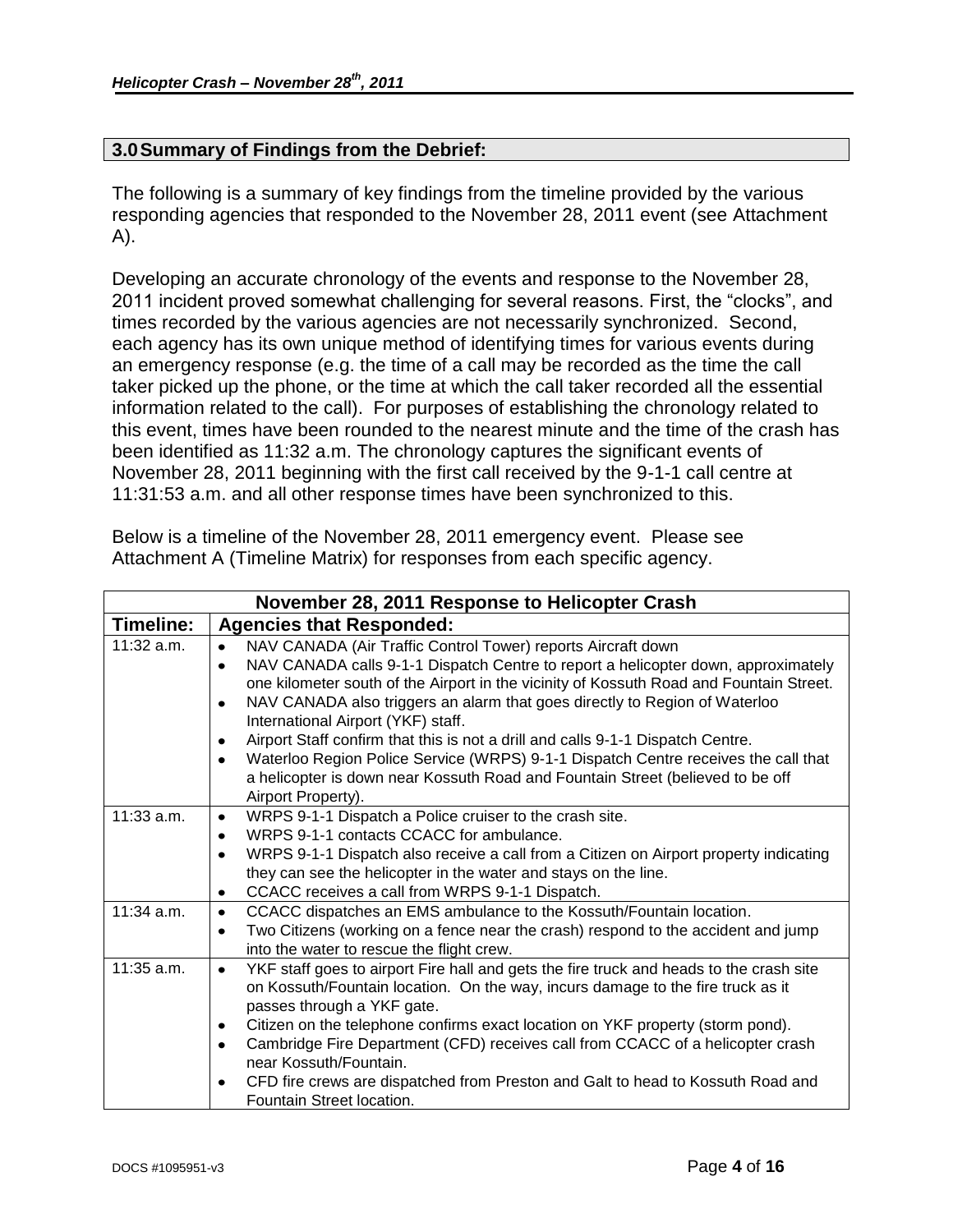|                  | November 28, 2011 Response to Helicopter Crash                                                                                                                     |
|------------------|--------------------------------------------------------------------------------------------------------------------------------------------------------------------|
| <b>Timeline:</b> | <b>Agencies that Responded:</b>                                                                                                                                    |
| 11:36 a.m.       | WRPS 9-1-1 Dispatch gives out exact location of crash site to police officers<br>$\bullet$                                                                         |
|                  | responding to the crash scene.                                                                                                                                     |
|                  | WRPS field officers get updated location and begin responding.<br>$\bullet$                                                                                        |
| 11:38 a.m.       | WRPS 9-1-1 Dispatch calls EMS to get ETA.<br>$\bullet$                                                                                                             |
| 11:39 a.m.       | WRPS 9-1-1 Dispatch supervisor (Sergeant) calls Kitchener Fire Department (KFD)<br>$\bullet$                                                                       |
|                  | as per WRPS procedure. Asks for KFD response, and KFD asks for more                                                                                                |
|                  | information.                                                                                                                                                       |
| 11:40 a.m.       | WRPS officer reaches crash site.<br>$\bullet$                                                                                                                      |
| 11:41 a.m.       | KFD Dispatch initially notifies Wilmot Fire Department and then quickly corrects and<br>$\bullet$                                                                  |
|                  | notifies Woolwich Fire Department to respond.                                                                                                                      |
| 11:42 a.m.       | Woolwich Fire notified that helicopter may have crashed at airport in their territory.<br>$\bullet$                                                                |
|                  | Location of crash given as Kossuth/Fountain as per information provided by 9-1-1                                                                                   |
|                  | Dispatch Centre.                                                                                                                                                   |
| 11:43 a.m.       | KFD dispatches fire crews from Breslau and Maryhill.<br>٠                                                                                                          |
|                  | CCACC receives update from WRPS 9-1-1 Dispatch - location of helicopter crash is<br>$\bullet$<br>on Airport property and that both victims pulled from helicopter. |
|                  | CFD Fire crews are looking for crash site in area of Kossuth/Fountain and encounter<br>$\bullet$                                                                   |
|                  | the YKF fire truck.                                                                                                                                                |
|                  | CFD report seeing a small plane over Middlebrook Road and respond there looking<br>$\bullet$                                                                       |
|                  | for crash site.                                                                                                                                                    |
| 11:45 a.m.       | CCACC requests ORNGE Air OnScene for Region of Waterloo International Airport<br>$\bullet$                                                                         |
|                  | for two victims of a helicopter crash.                                                                                                                             |
| 11:46 a.m.       | Air Traffic Control Tower (NAV CANADA) calls WRPS 9-1-1 Dispatch to advise of<br>$\bullet$                                                                         |
|                  | exact location. WRPS 9-1-1 confirms exact location already known.                                                                                                  |
|                  | YKF Emergency Response Supervisor reaches crash site.<br>$\bullet$                                                                                                 |
|                  | KFD Dispatch calls WRPS 9-1-1 for exact location and relays it to the Woolwich Fire<br>$\bullet$                                                                   |
|                  | Department fire crews (Breslau and Maryhill) that crash site is at Tiger Moth and                                                                                  |
|                  | Norseman Road on Airport property.                                                                                                                                 |
| 11:47 a.m.       | CCACC calls WRPS 9-1-1 Dispatch for exact location. Exact location is given at this<br>$\bullet$                                                                   |
|                  | time.                                                                                                                                                              |
|                  | CFD calls WRPS 9-1-1 Dispatch and asks for updated location. CFD is given the<br>$\bullet$                                                                         |
|                  | updated location.                                                                                                                                                  |
| 11:48 a.m.       | Chris Wood (YKF General Manager) reaches the crash site.<br>$\bullet$<br>YKF fire truck reaches crash site.                                                        |
|                  | $\bullet$<br>EMS ambulance near crash scene and Paramedics walk three (3) minutes to crash<br>٠                                                                    |
|                  | site to where victims are located.                                                                                                                                 |
|                  | WRPS field officer on scene and advises WRPS 9-1-1 Dispatch that EMS and Fire at<br>$\bullet$                                                                      |
|                  | crash scene and very difficult for ambulance (and paramedics) to arrive at the crash                                                                               |
|                  | site.                                                                                                                                                              |
| 11:51 a.m.       | CCACC confirms with 9-1-1 Dispatch that paramedics have arrived on scene.<br>$\bullet$                                                                             |
| $11:52$ a.m.     | CFD fire crews reach crash site.<br>$\bullet$                                                                                                                      |
|                  | Breslau and Maryhill fire crews reach crash site.                                                                                                                  |
| 11:54 a.m.       | CCACC contacts ORNGE Communications Centre to provide patient update.<br>$\bullet$                                                                                 |
| 12:00 p.m.       | ORNGE Communications Centre contacts CCACC to advise ETA of 12:40 p.m. to<br>$\bullet$                                                                             |
|                  | Hospital.                                                                                                                                                          |
|                  | Second ambulance on scene with patients.<br>٠                                                                                                                      |
| 12:14 p.m.       | Breslau and Maryhill (Woolwich Fire Department fire crews) advise patient in<br>$\bullet$                                                                          |
|                  | ambulance.                                                                                                                                                         |
| 12:25 p.m.       | Second ambulance departs crash scene with male patient and goes to Grand River<br>$\bullet$                                                                        |
|                  | Hospital.                                                                                                                                                          |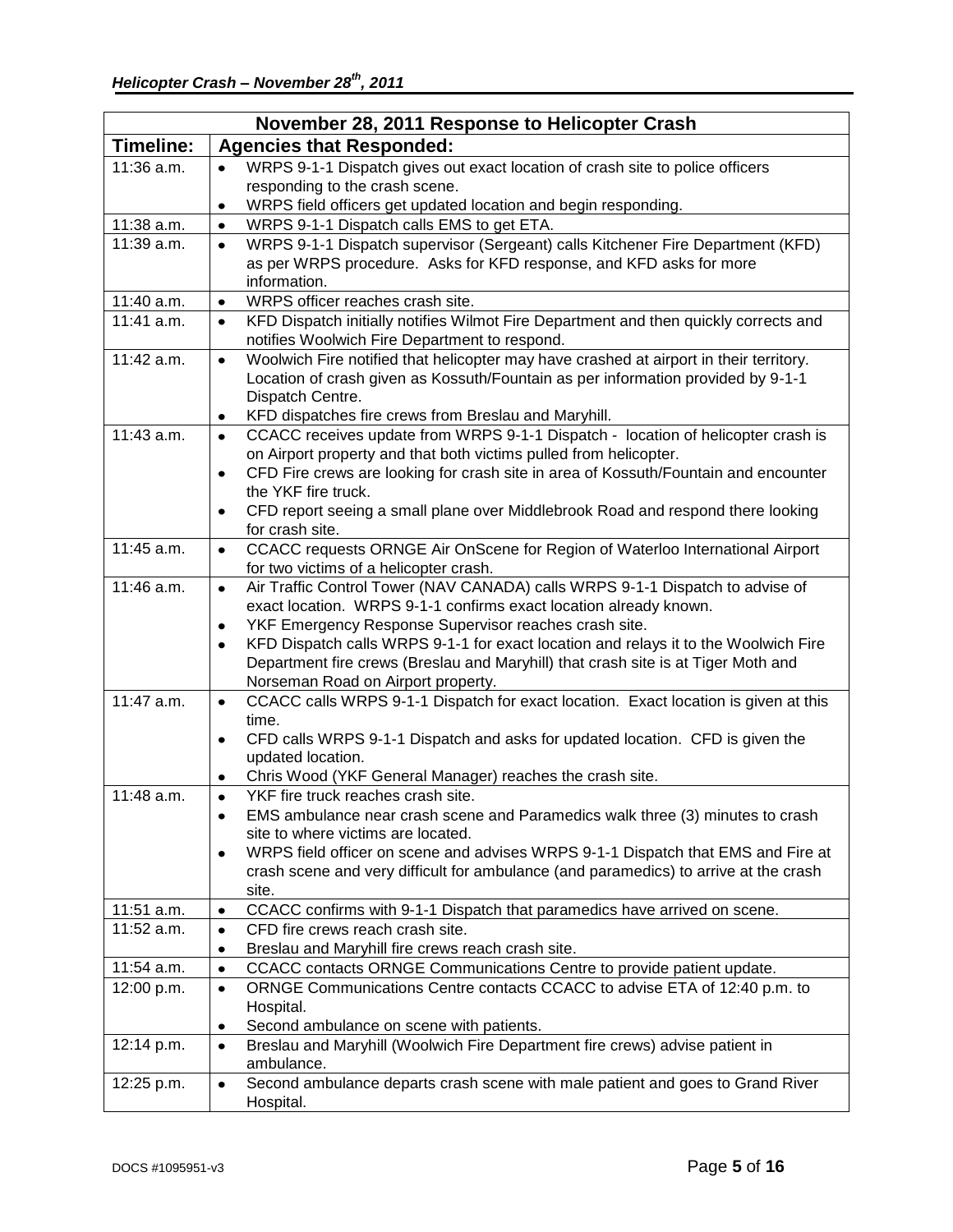The response to the initial crash of the helicopter at 11:32 a.m. followed the correct protocol. The Air Traffic Control Tower (NAV CANADA) contacted 9-1-1 Dispatch Centre indicating there was a helicopter down, approximately one kilometer south of the Region of Waterloo International Airport in the vicinity of Kossuth Street and Fountain Road. When this approximate location was relayed to 9-1-1 Dispatch Centre, the response was that of a "search and rescue". It is important to note that in a search and rescue response, the exact location may not be known and that updated location, patient status, number of individuals involved, etc…, is transmitted to all key response personnel en-route to the incident/emergency.

While the timeline indicates the exact location of the crash site was known to the 9-1-1 Dispatch Centre (Waterloo Regional Police Service) at 11:35 a.m. but not relayed to Fire and EMS (CCACC) until 11:46/11:47 a.m., it is important to note that the WRPS Officer on scene provided information that the crash was on airport property at 11:43 a.m. The timeline for notification did not affect the ambulance response time.

Once emergency response personnel reached the actual crash site, the response to the victims went exactly as the responder groups are trained to do. Roles and responsibilities of the various agencies were clear, and the actions on site were appropriate, timely, professional and well coordinated.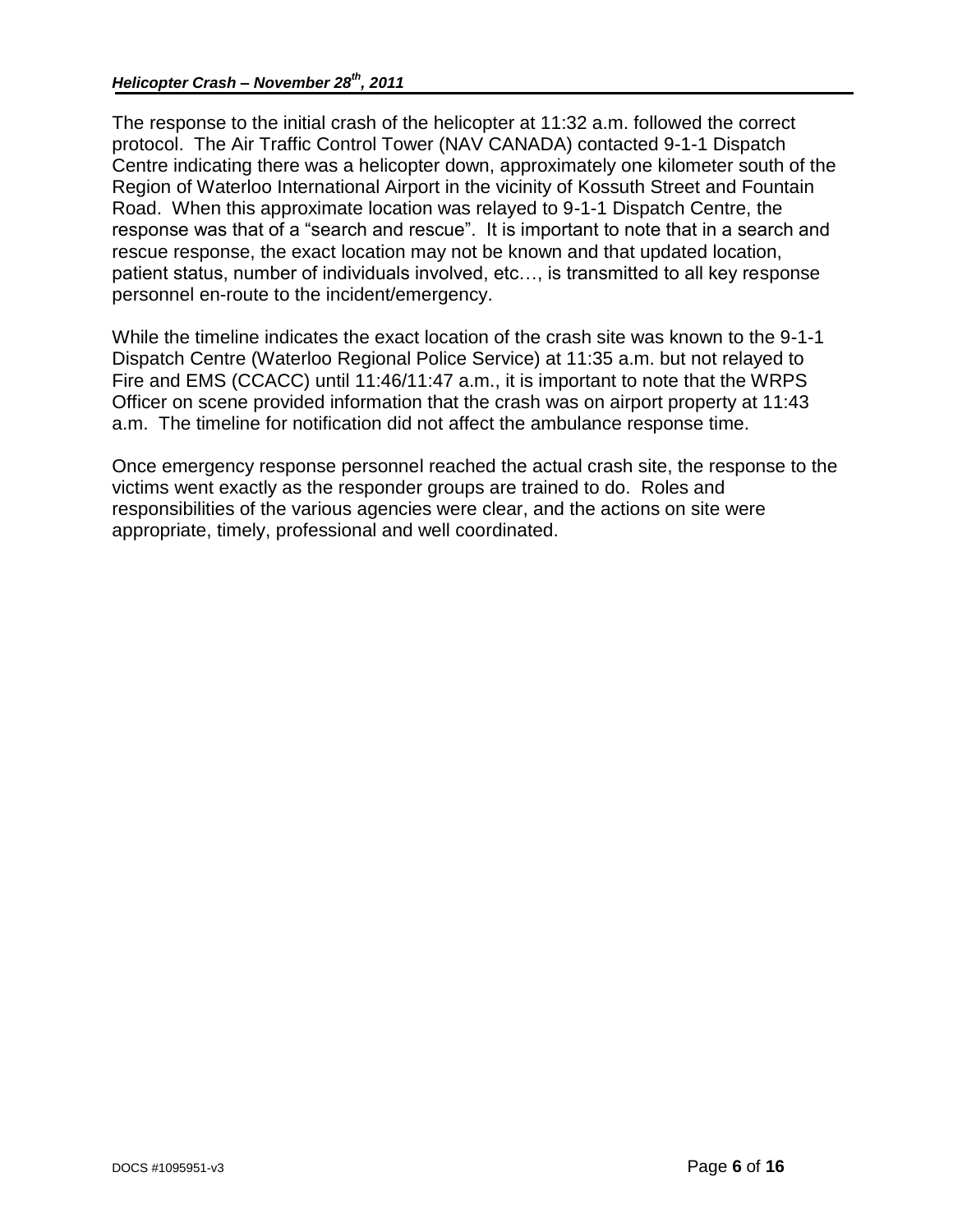#### <span id="page-12-0"></span>**4.0Recommendations:**

Below is a list of recommendations for all key agencies that responded on November 28<sup>th</sup>, 2011. The intent of the list is to provide some direction on how to enhance the response capacity of all emergency response personnel in future emergencies.

# **Recommendations:**

1. The Fire Departments, Waterloo Regional Police Service, and Waterloo Region Emergency Medical Service, need to have one common dispatch model to ensure resources are quickly dispatched during emergencies. It is acknowledged that the Ministry of Health/Long Term Care (i.e. Cambridge Central Ambulance Communications Centre) continues to be unwilling to participate at this time. The first step in developing a common dispatch would be to have both Fire Dispatch Centres and the Waterloo Regional Police Service co-locate. Refer to the latest report on the EMS Master Plan Update – Dispatch Model Review (PH-11-049) for a summary of all recommendations made by the Dispatch Model Review Working Group which was established in 2008 (PH-08-009 dated March 4, 2008). There are also previous reports from the EMS Master Plan Update – Dispatch Model Review (PH-10-007 dated January 26, 2010, and PH-10-030 dated June 22, 2010) that provide background for this specific recommendation.

## *N.B. A list of all related Council Reports has been included in Attachment B: Emergency Medical Service (EMS) Master Plan Reports to Regional Council.*

To proceed with the one common dispatch model, it is recommended to convene the Dispatch Model Review Working Group, with direction from the respective municipal government leaders and oversight boards, to develop a plan for co-location of the dispatch centres. The plan should include the logistics and estimated costs for this co-location so they are available for the 2013 budget process, with the final plan to be available by year end 2012.

- 2. Establish a direct communication link between the Region of Waterloo International Airport and the Waterloo Region Police Service 9-1-1 Dispatch Centre for emergencies that involve Airport incidents.
- 3. Review existing crisis communications policies and procedures as they relate to the roles and responsibilities of responding agencies (i.e. Region of Waterloo International Airport, Region of Waterloo Emergency Medical Services, Waterloo Region Police Service, and Transportation Safety Board) and how information regarding the emergency is relayed to media.
- 4. Strengthen joint emergency training between Region of Waterloo International Airport Fire personnel and Fire Departments from the Township of Woolwich, City of Cambridge, and the City of Kitchener.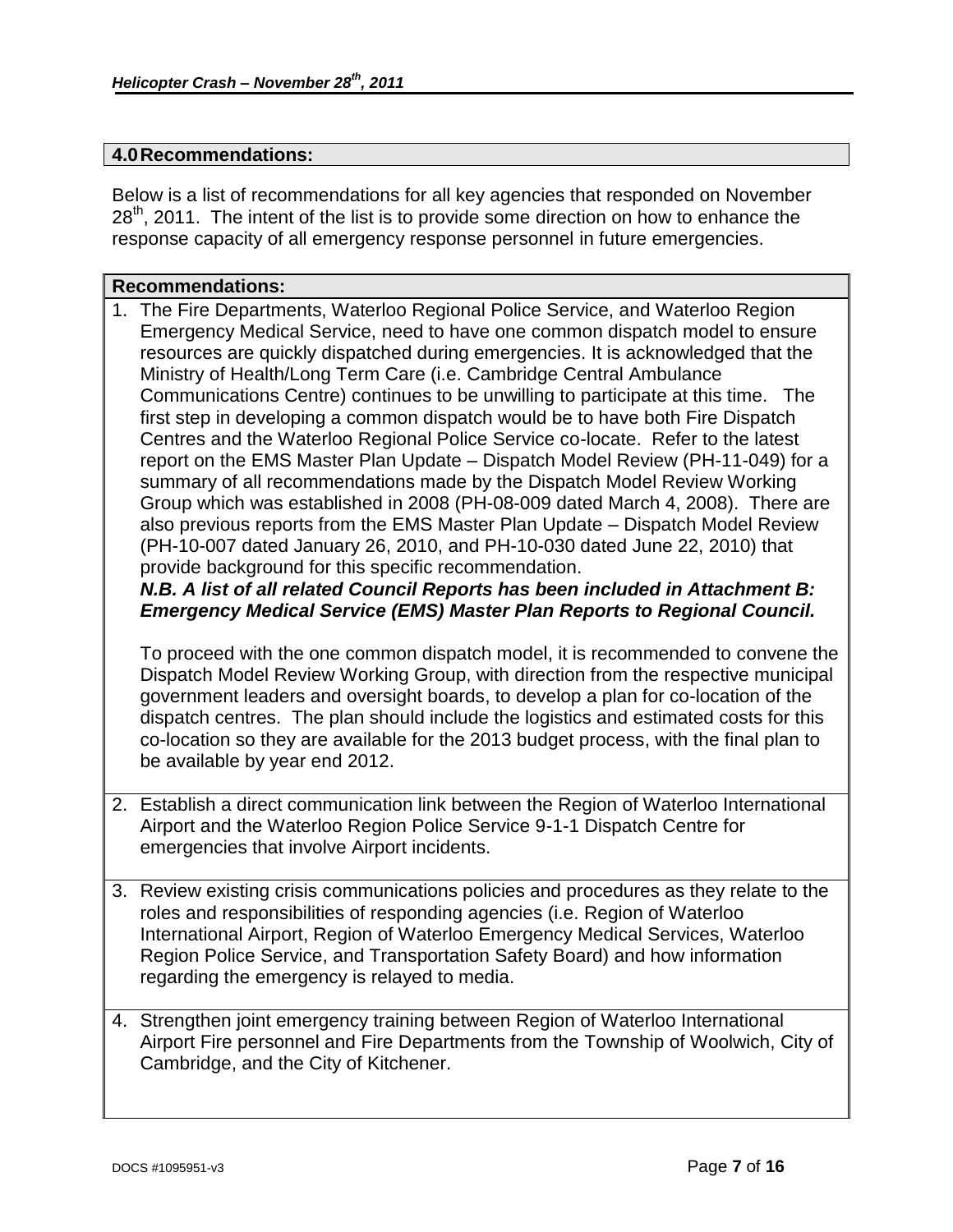- 5. Clarify the roles and responsibilities of the Region of Waterloo International Airport Fire personnel for both onsite and offsite responses to emergencies. These new clarified roles and responsibilities will be built into any future Airport Emergency Response Plans and shared with key emergency responding agencies.
- 6. If it is decided that the Region of Waterloo International Airport Fire personnel will respond to offsite emergencies involving aircraft, then it is recommended that Airport Fire personnel obtain the appropriate equipment to respond, as well as creating policies and procedures for that response. This will include installing a GPS (Global Positioning System) aboard all Fire response vehicles for tracking purposes and ensuring facilities and equipment are in place to facilitate a rapid "off site" response.
- 7. Ensure that addressing of all buildings located on the Region of Waterloo International Airport is completed and all names/addresses are provided to the 9-1-1 and other emergency service dispatch centres.
- 8. Provide additional training within the 9-1-1 Dispatch Call Centre to ensure that all the responding agencies receive all updated locations of emergency sites until all key responders are at the emergency site (see attachment A: Incident Matrix/Timeline).
- 9. Need to train all key emergency responding agencies on unified command structure. Unified command is a common language used during an emergency and ensures that one Incident Site Commander is identified. An agreement between all seven municipal Fire Departments, Waterloo Region Police Service (WRPS), Ontario Provincial Police (OPP), and Waterloo Region Emergency Medical Service (EMS) was signed in 2011. The Region of Waterloo International Airport should be familiar with and/or a party to this agreement.

## <span id="page-13-0"></span>**5.0Conclusion:**

In reviewing the timeline matrix (see attachment A: Incident Timeline Matrix), the number of agencies and communication centres represented on this single incident highlights the need for all agencies to be located in one common dispatch centre. This is supported in previous recommendations as highlighted in Region of Waterloo Council Reports (Council Reports PH-10-007 dated January 26, 2010, and PH-10-030 dated June 22, 2010) that dispatching should be co-located and/or consolidated into one dispatch centre. The plan should include the logistics and estimated costs for this colocation.

The operational interaction of all emergency services personnel at the crash site is indicative of the high level of efficiency that serves our community well.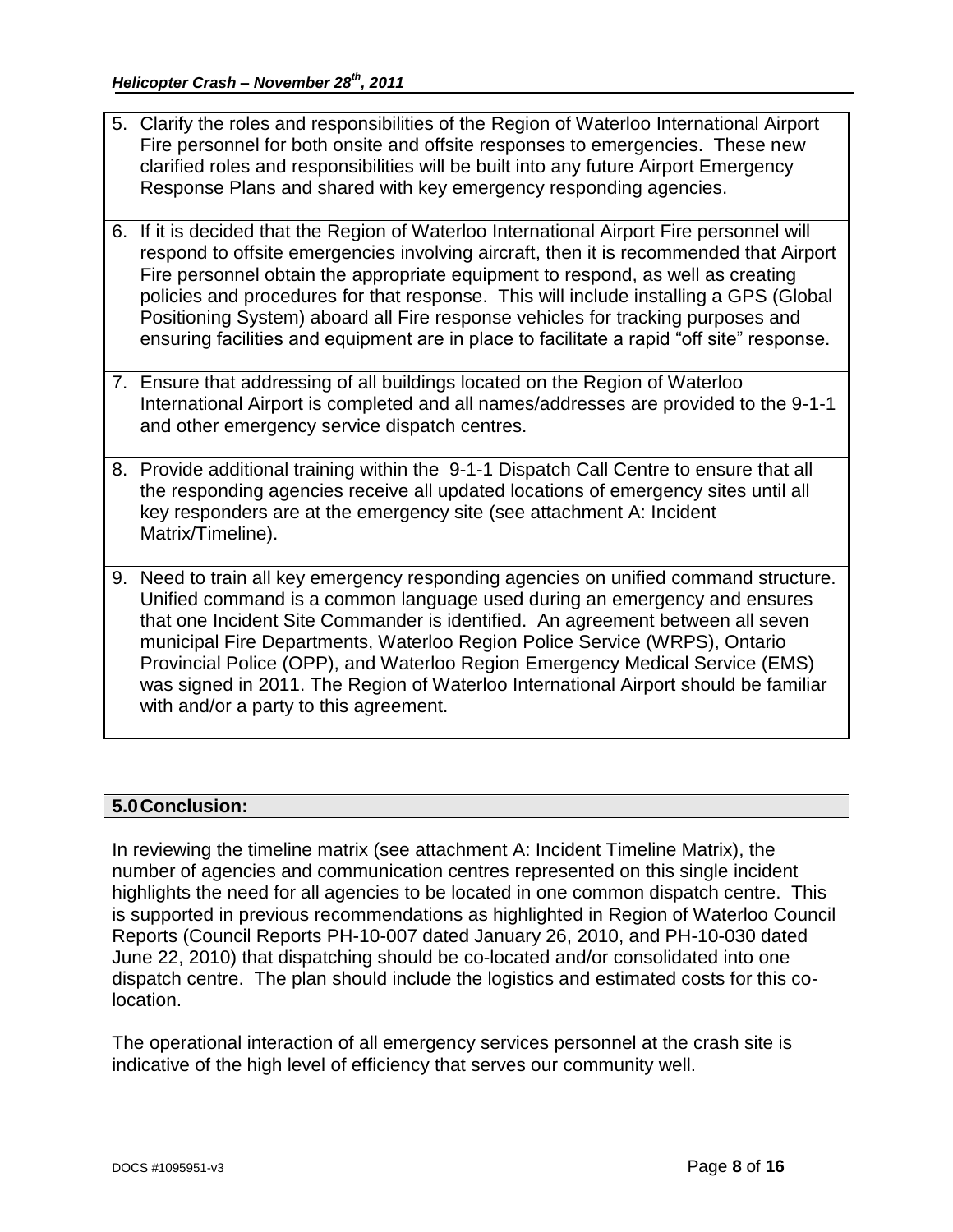| <b>Attachment A: Incident Timeline Matrix</b> |  |  |  |
|-----------------------------------------------|--|--|--|
|-----------------------------------------------|--|--|--|

<span id="page-14-0"></span>

| <b>Nov. 28,</b><br>2011<br><b>Incident</b><br><b>Timeline:</b> | <b>NAV</b><br><b>CANADA</b>                                                                                                                                                                                                                                            | Airport                                                                                 | $9 - 1 - 1$<br><b>Dispatch</b><br>(WRPS)                                                                                                      | <b>EMS</b><br>(CCACC)                                   | <b>Police</b><br>(Field Units) | Cambridge<br><b>Fire</b> | <b>Woolwich Fire</b><br>(KFD<br>Dispatch) | <b>Other</b> |
|----------------------------------------------------------------|------------------------------------------------------------------------------------------------------------------------------------------------------------------------------------------------------------------------------------------------------------------------|-----------------------------------------------------------------------------------------|-----------------------------------------------------------------------------------------------------------------------------------------------|---------------------------------------------------------|--------------------------------|--------------------------|-------------------------------------------|--------------|
| 11:32 AM                                                       | Reports of<br>helicopter<br>down and<br>calls 9-1-1<br>Dispatch<br>Center<br>indicating<br>location<br>approx 1 km<br>south of YKF<br>in vicinity of<br>Kossuth &<br>Fountain.<br>Alarm is<br>triggered to<br>let YKF staff<br>also know of<br>the helicopter<br>down. | Staff asks<br>tower if a drill.<br>Confirms not<br>- call made to<br>police<br>dispatch | Receives call<br>that<br>helicopter<br>down near<br>Kossuth Rd &<br>Fountain St.<br>believe off<br>airport<br>property                        |                                                         |                                |                          |                                           |              |
| 11:33                                                          |                                                                                                                                                                                                                                                                        |                                                                                         | Dispatch<br>cruiser to the<br>crash site<br>Call CCACC<br>re ambulance<br>Receive call<br>from citizen -<br>can see<br>helicopter in<br>water | <b>CCACC</b><br>receives call<br>from 9-1-1<br>dispatch |                                |                          |                                           |              |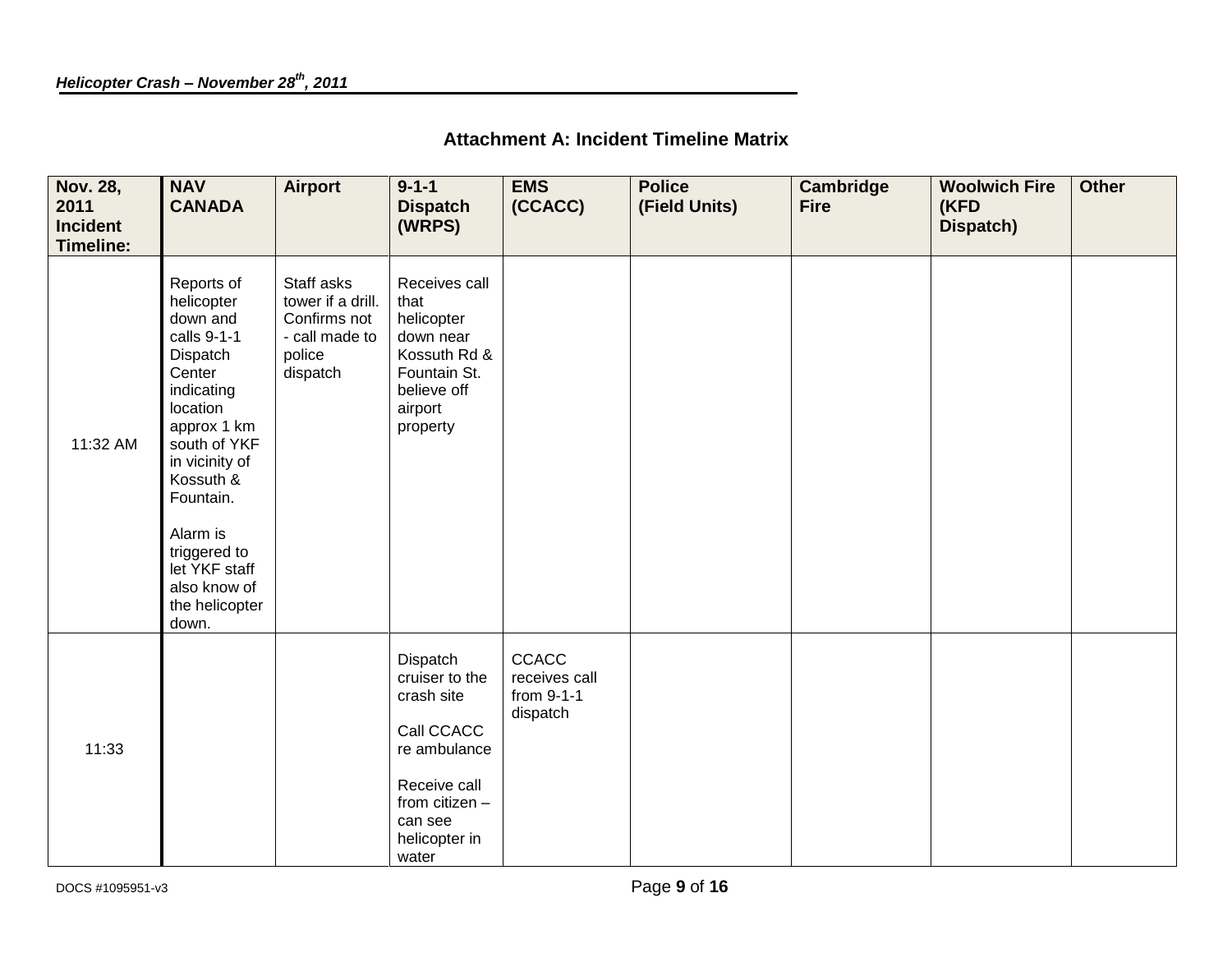## *Helicopter Crash – November 28th, 2011*

| <b>Nov. 28,</b><br>2011<br><b>Incident</b><br><b>Timeline:</b> | <b>NAV</b><br><b>CANADA</b> | <b>Airport</b>                                                                                                                                                                                                                                                                                            | $9 - 1 - 1$<br><b>Dispatch</b><br>(WRPS)                                                                                      | <b>EMS</b><br>(CCACC)                       | <b>Police</b><br>(Field Units)                            | <b>Cambridge</b><br><b>Fire</b>                                                                                                                                                         | <b>Woolwich Fire</b><br>(KFD<br>Dispatch) | <b>Other</b>                                                            |
|----------------------------------------------------------------|-----------------------------|-----------------------------------------------------------------------------------------------------------------------------------------------------------------------------------------------------------------------------------------------------------------------------------------------------------|-------------------------------------------------------------------------------------------------------------------------------|---------------------------------------------|-----------------------------------------------------------|-----------------------------------------------------------------------------------------------------------------------------------------------------------------------------------------|-------------------------------------------|-------------------------------------------------------------------------|
| 11:34                                                          |                             |                                                                                                                                                                                                                                                                                                           |                                                                                                                               | Ambulance is<br>dispatched to<br>crash site |                                                           |                                                                                                                                                                                         |                                           | Fence<br>workers<br>jump into<br>water to<br>help rescue<br>flight crew |
| 11:35                                                          |                             | Airport<br>firefighter<br>goes to<br>airport fire<br>hall to get<br>truck and<br>heads to<br>Kossuth/<br>Fountain<br>location. At<br>gate, swipes<br>maglock to<br>open gate<br>and hits card<br>swipe bollard<br>damaging<br>side of<br>vehicle and<br>continues to<br>Kossuth/<br>Fountain<br>location. | Citizen who<br>called in at<br>11:33<br>remains on<br>the phone<br>now confirms<br>exact crash<br>site on airport<br>property |                                             |                                                           | CFD receives call<br>from CCACC of a<br>helicopter crash<br>near Kossuth &<br>Fountain<br>Dispatch fire<br>crews from<br>Preston and Galt<br>to head to<br>Kossuth/Fountain<br>Location |                                           |                                                                         |
| 11:36                                                          |                             |                                                                                                                                                                                                                                                                                                           | $9 - 1 - 1$<br>Dispatch<br>gives out<br>exact location<br>of crash site<br>to police<br>officers                              |                                             | Officers get updated<br>location and begin<br>responding. |                                                                                                                                                                                         |                                           |                                                                         |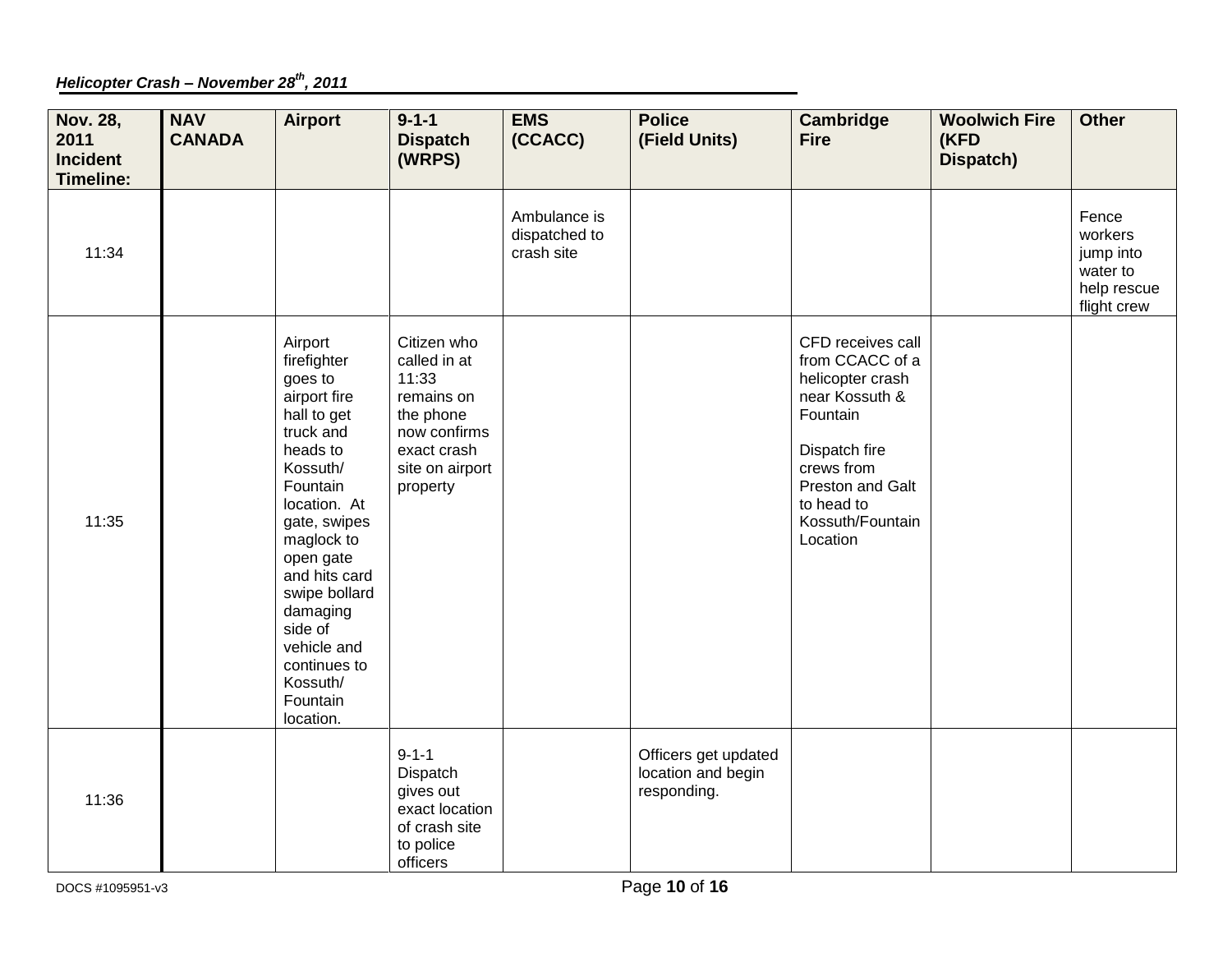*Helicopter Crash – November 28th, 2011*

| <b>Nov. 28,</b><br>2011<br><b>Incident</b><br><b>Timeline:</b> | <b>NAV</b><br><b>CANADA</b> | <b>Airport</b> | $9 - 1 - 1$<br><b>Dispatch</b><br>(WRPS)                                                                                                            | <b>EMS</b><br>(CCACC) | <b>Police</b><br>(Field Units) | <b>Cambridge</b><br><b>Fire</b> | <b>Woolwich Fire</b><br>(KFD<br><b>Dispatch)</b>                                                                                                                                      | <b>Other</b> |
|----------------------------------------------------------------|-----------------------------|----------------|-----------------------------------------------------------------------------------------------------------------------------------------------------|-----------------------|--------------------------------|---------------------------------|---------------------------------------------------------------------------------------------------------------------------------------------------------------------------------------|--------------|
| 11:37                                                          |                             |                |                                                                                                                                                     |                       |                                |                                 |                                                                                                                                                                                       |              |
| 11:38                                                          |                             |                | $9 - 1 - 1$<br>Dispatch calls<br>EMS to get<br>ETA.                                                                                                 |                       |                                |                                 |                                                                                                                                                                                       |              |
| 11:39                                                          |                             |                | Dispatch<br>supervisor<br>(sergeant)<br>calls KFD as<br>per WRPS<br>procedure.<br>Asks for KFD<br>response.<br>KFD asks for<br>more<br>information. |                       |                                |                                 |                                                                                                                                                                                       |              |
| 11:40                                                          |                             |                |                                                                                                                                                     |                       | Police reach crash<br>site.    |                                 |                                                                                                                                                                                       |              |
| 11:41                                                          |                             |                |                                                                                                                                                     |                       |                                |                                 | <b>Wilmot Fire</b><br>initially<br>mistakenly<br>notified then<br>quickly corrected<br>to Woolwich Fire                                                                               |              |
| 11:42                                                          |                             |                |                                                                                                                                                     |                       |                                |                                 | <b>Woolwich Fire</b><br>notified that<br>helicopter may<br>have crashed at<br>airport in their<br>territory.<br>Location given as<br>Kossuth/Fountain<br>per info from<br>$9 - 1 - 1$ |              |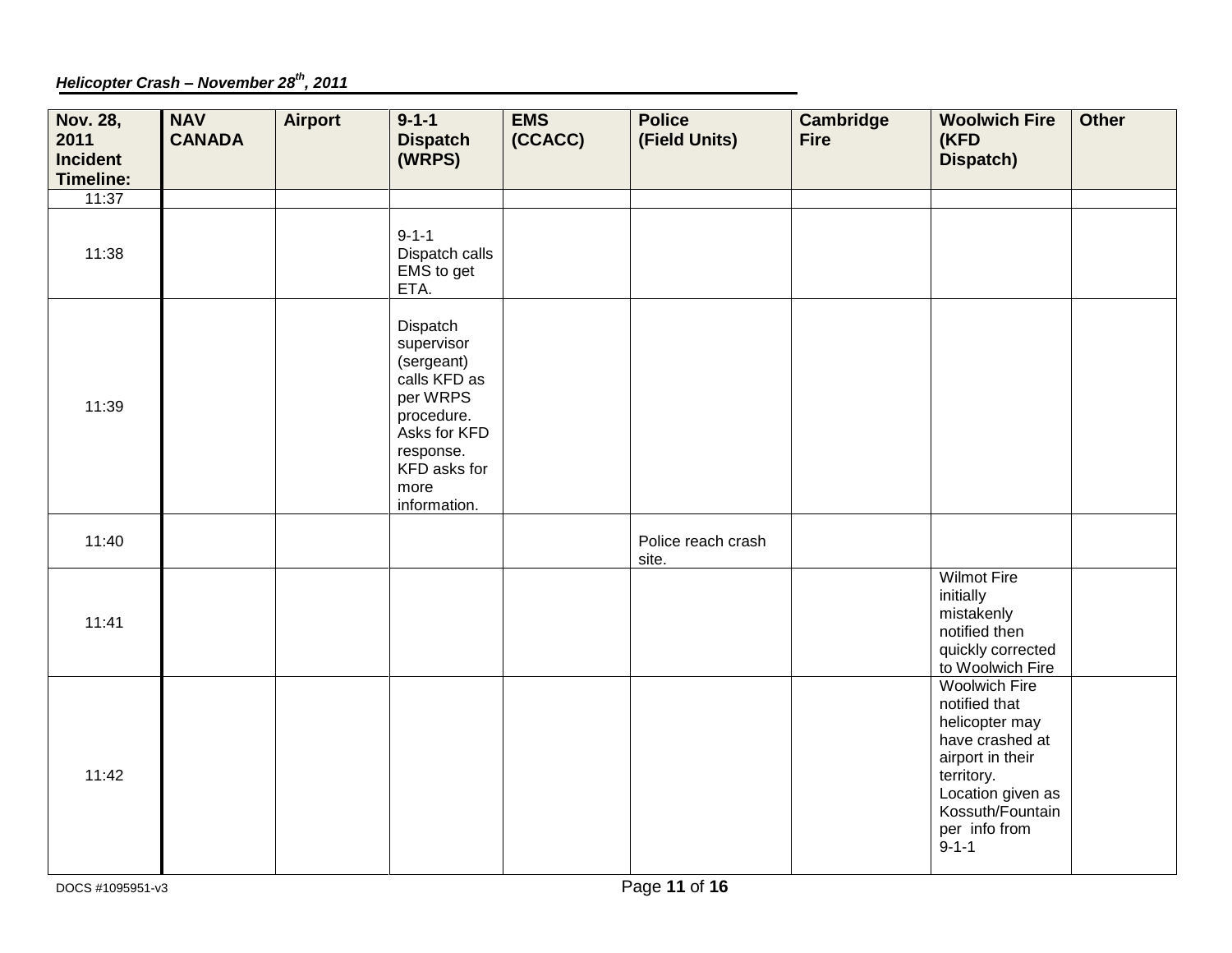## *Helicopter Crash – November 28th, 2011*

| <b>Nov. 28,</b><br>2011<br><b>Incident</b><br><b>Timeline:</b> | <b>NAV</b><br><b>CANADA</b> | <b>Airport</b> | $9 - 1 - 1$<br><b>Dispatch</b><br>(WRPS) | <b>EMS</b><br>(CCACC)                                                                                                                                    | <b>Police</b><br>(Field Units) | <b>Cambridge</b><br><b>Fire</b>                                                                                                                                                                                                            | <b>Woolwich Fire</b><br>(KFD<br>Dispatch)                           | <b>Other</b> |
|----------------------------------------------------------------|-----------------------------|----------------|------------------------------------------|----------------------------------------------------------------------------------------------------------------------------------------------------------|--------------------------------|--------------------------------------------------------------------------------------------------------------------------------------------------------------------------------------------------------------------------------------------|---------------------------------------------------------------------|--------------|
|                                                                |                             |                |                                          |                                                                                                                                                          |                                |                                                                                                                                                                                                                                            | <b>KFD</b> dispatches<br>fire crews from<br>Breslau and<br>Maryhill |              |
| 11:43                                                          |                             |                |                                          | <b>CCACC</b><br>receives update<br>from WRPS-<br>location of<br>helicopter crash<br>on airport<br>grounds. Both<br>victims pulled<br>from helicopter     |                                | Fire crews are<br>looking for crash<br>site in area of<br>Kossuth/Fountain<br>and encounter<br>airport fire truck.<br>CFD report<br>seeing a small<br>plane over<br>Middlebrook<br>Road and<br>respond there<br>looking for crash<br>site. |                                                                     |              |
| 11:44                                                          |                             |                |                                          |                                                                                                                                                          |                                |                                                                                                                                                                                                                                            |                                                                     |              |
| 11:45                                                          |                             |                |                                          | CCACC<br>request<br><b>ORNGE Air</b><br>OnScene for<br>Region of<br>Waterloo<br>International<br>Airport for two<br>victims of a<br>helicopter<br>crash. |                                |                                                                                                                                                                                                                                            |                                                                     |              |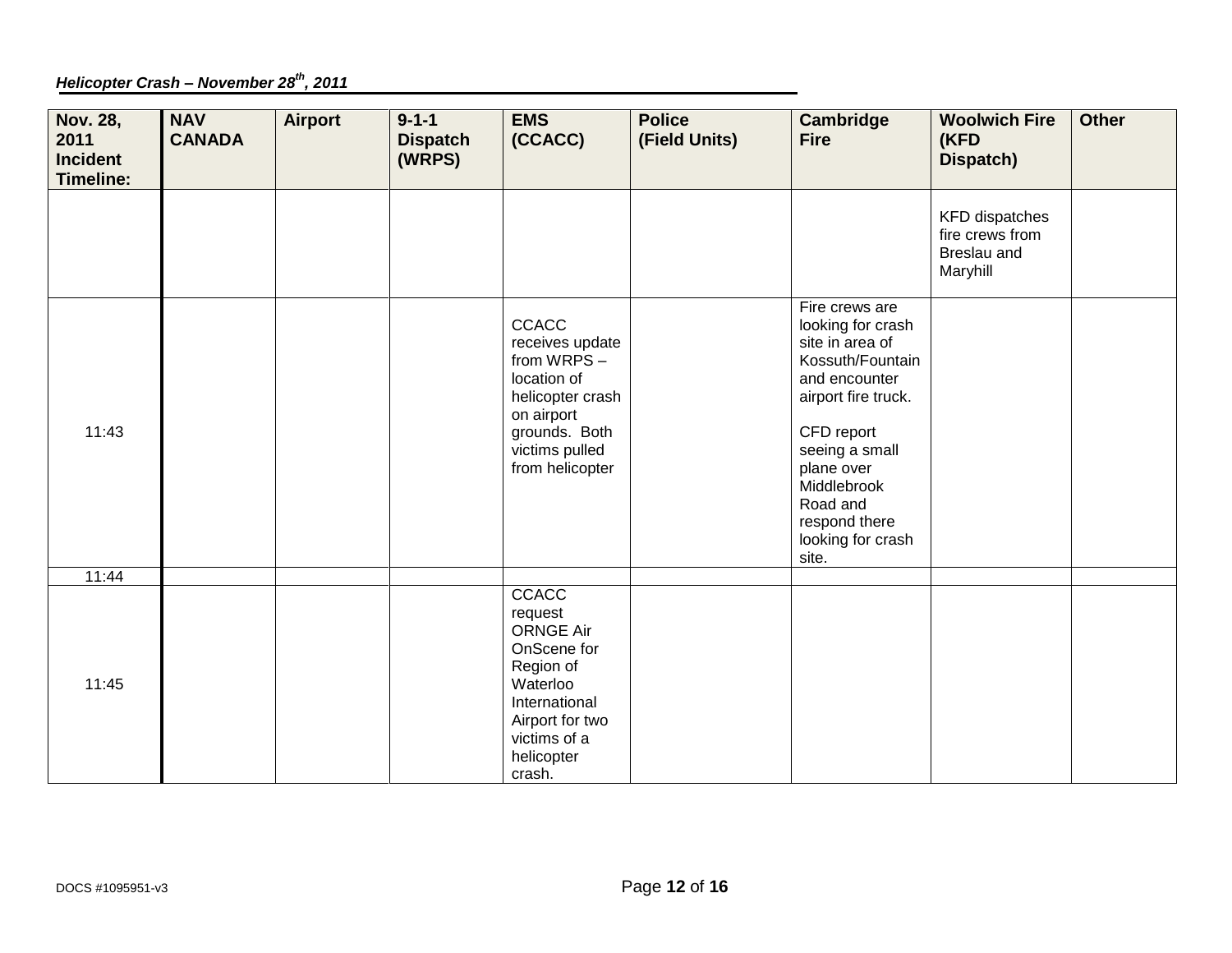*Helicopter Crash – November 28th, 2011*

| <b>Nov. 28,</b><br>2011<br><b>Incident</b><br>Timeline: | <b>NAV</b><br><b>CANADA</b> | <b>Airport</b>                                                                                                                                                                                                           | $9 - 1 - 1$<br><b>Dispatch</b><br>(WRPS)                                                                                                                                        | <b>EMS</b><br>(CCACC)                                                                                               | <b>Police</b><br>(Field Units)                                                                                                   | <b>Cambridge</b><br><b>Fire</b>                                                                        | <b>Woolwich Fire</b><br>(KFD<br>Dispatch)                                                                                                                                                                                                                                             | <b>Other</b> |
|---------------------------------------------------------|-----------------------------|--------------------------------------------------------------------------------------------------------------------------------------------------------------------------------------------------------------------------|---------------------------------------------------------------------------------------------------------------------------------------------------------------------------------|---------------------------------------------------------------------------------------------------------------------|----------------------------------------------------------------------------------------------------------------------------------|--------------------------------------------------------------------------------------------------------|---------------------------------------------------------------------------------------------------------------------------------------------------------------------------------------------------------------------------------------------------------------------------------------|--------------|
| 11:46                                                   |                             | <b>Air Traffic</b><br>Control<br>Tower calls<br>$9 - 1 - 1$<br>Dispatch to<br>advise exact<br>location<br>(already<br>known to<br>$9-1-1$ ).<br>Airport<br>Emergency<br>Response<br>Supervisor<br>reaches<br>crash site. | Dispatch<br>receives a<br>call from KFD<br>with request<br>for location.<br>Location<br>given as on<br>airport<br>property near<br><b>Tiger Moth</b><br>and<br>Norseman<br>road |                                                                                                                     |                                                                                                                                  |                                                                                                        | <b>KFD Dispatch for</b><br><b>Woolwich Fire</b><br>calls re updated<br>address. Given<br>updated location<br>by 9-1-1 Dispatch<br>Centre at this<br>time.<br><b>KFD Dispatch to</b><br>Breslau fire crew<br>location is on<br>Airport property<br>at Tiger Moth and<br>Norseman road. |              |
| 11:47                                                   |                             | Chris Wood<br>(Airport<br>manager)<br>reaches<br>crash site                                                                                                                                                              |                                                                                                                                                                                 | <b>CCACC</b> calls<br>9-1-1 Dispatch<br>for exact<br>location update<br>- given correct<br>location at this<br>time |                                                                                                                                  | <b>Calls WRPS</b><br>9-1-1 and asks<br>for updated<br>location. Now<br>given updated<br>exact location |                                                                                                                                                                                                                                                                                       |              |
| 11:48                                                   |                             | Airport fire<br>truck reaches<br>crash site                                                                                                                                                                              |                                                                                                                                                                                 | Ambulance<br>near crash<br>scene,<br>Paramedics<br>walk for 3 mins<br>to crash site                                 | WRPS on scene<br>advise EMS and<br>Fire now at crash<br>scene and very<br>difficult for<br>ambulance to arrive<br>at crash site. |                                                                                                        |                                                                                                                                                                                                                                                                                       |              |
| 11:49                                                   |                             |                                                                                                                                                                                                                          |                                                                                                                                                                                 |                                                                                                                     |                                                                                                                                  |                                                                                                        |                                                                                                                                                                                                                                                                                       |              |
| 11:50                                                   |                             |                                                                                                                                                                                                                          |                                                                                                                                                                                 |                                                                                                                     |                                                                                                                                  |                                                                                                        |                                                                                                                                                                                                                                                                                       |              |
| 11:51                                                   |                             |                                                                                                                                                                                                                          |                                                                                                                                                                                 | CCACC<br>Ambulance<br>indicates<br>Paramedics on<br>scene                                                           |                                                                                                                                  |                                                                                                        |                                                                                                                                                                                                                                                                                       |              |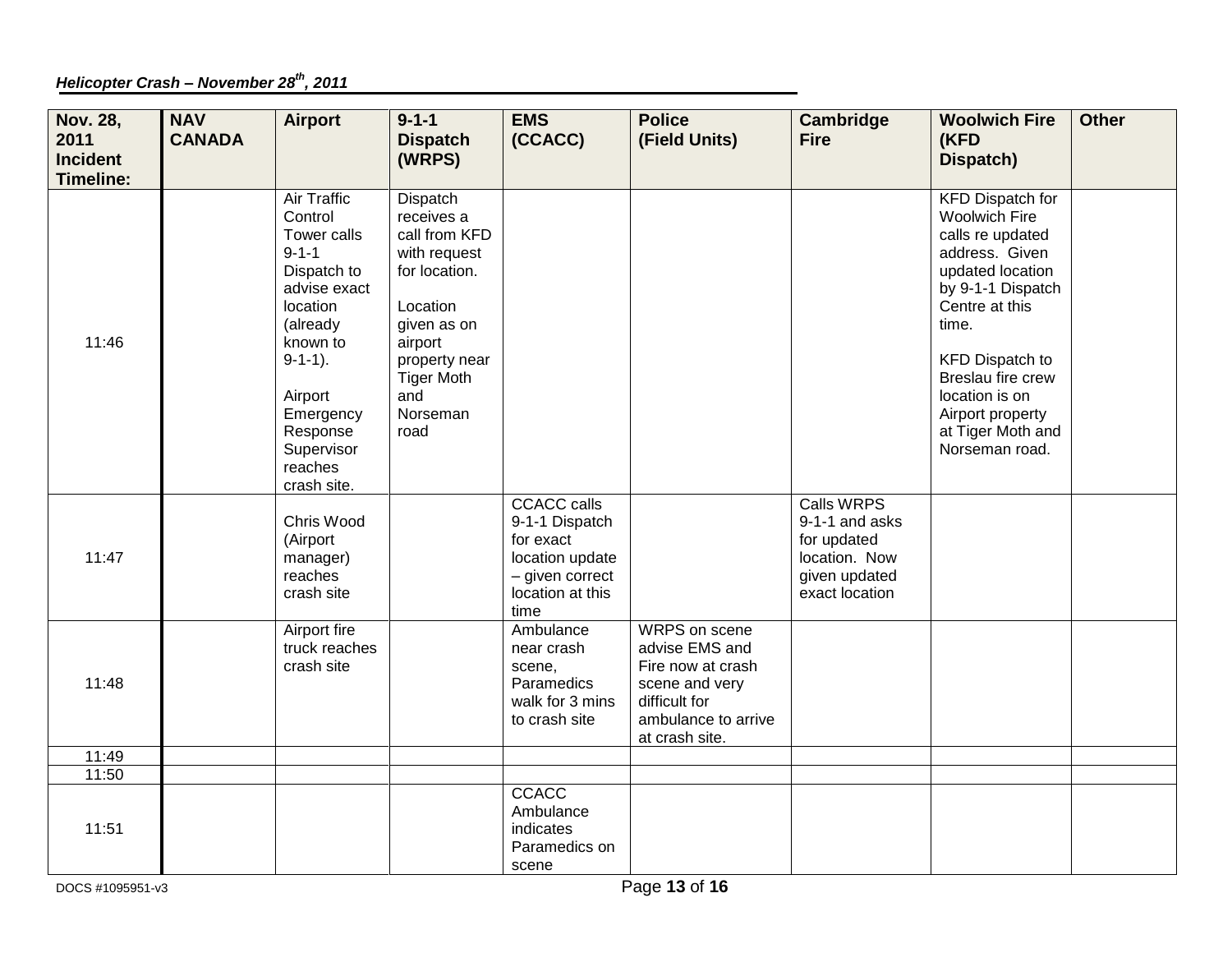*Helicopter Crash – November 28th, 2011*

| <b>Nov. 28,</b><br>2011<br><b>Incident</b><br><b>Timeline:</b> | <b>NAV</b><br><b>CANADA</b> | <b>Airport</b> | $9 - 1 - 1$<br><b>Dispatch</b><br>(WRPS) | <b>EMS</b><br>(CCACC)                                                                                                                               | <b>Police</b><br>(Field Units) | <b>Cambridge</b><br><b>Fire</b>             | <b>Woolwich Fire</b><br>(KFD<br>Dispatch)                               | <b>Other</b> |
|----------------------------------------------------------------|-----------------------------|----------------|------------------------------------------|-----------------------------------------------------------------------------------------------------------------------------------------------------|--------------------------------|---------------------------------------------|-------------------------------------------------------------------------|--------------|
| 11:52                                                          |                             |                |                                          |                                                                                                                                                     |                                | Cambridge fire<br>crews reach<br>crash site | Breslau and<br>Maryhill fire<br>crews reach<br>crash site               |              |
| 11:53                                                          |                             |                |                                          |                                                                                                                                                     |                                |                                             |                                                                         |              |
| 11:54                                                          |                             |                |                                          | CCACC<br>contacts<br><b>ORNGE Comm</b><br>Centre to<br>provide patient<br>update                                                                    |                                |                                             |                                                                         |              |
| 11:55                                                          |                             |                |                                          |                                                                                                                                                     |                                |                                             |                                                                         |              |
| 12:00 PM                                                       |                             |                |                                          | ORNGE Comm<br>Centre contacts<br>CCACC to<br>advise ETA of<br>12:40 p.m. to<br>Hospital.<br>Second<br>Ambulance on<br>scene with<br>second patient. |                                |                                             |                                                                         |              |
| 12:05                                                          |                             |                |                                          |                                                                                                                                                     |                                |                                             |                                                                         |              |
| 12:10                                                          |                             |                |                                          |                                                                                                                                                     |                                |                                             |                                                                         |              |
| 12:15                                                          |                             |                |                                          |                                                                                                                                                     |                                |                                             | 12:14 p.m.<br>Breslau and<br>Maryhill advise<br>patient in<br>ambulance |              |
| 12:25                                                          |                             |                |                                          | Second<br>ambulance<br>departs for<br>hospital with<br>injured victim                                                                               |                                |                                             |                                                                         |              |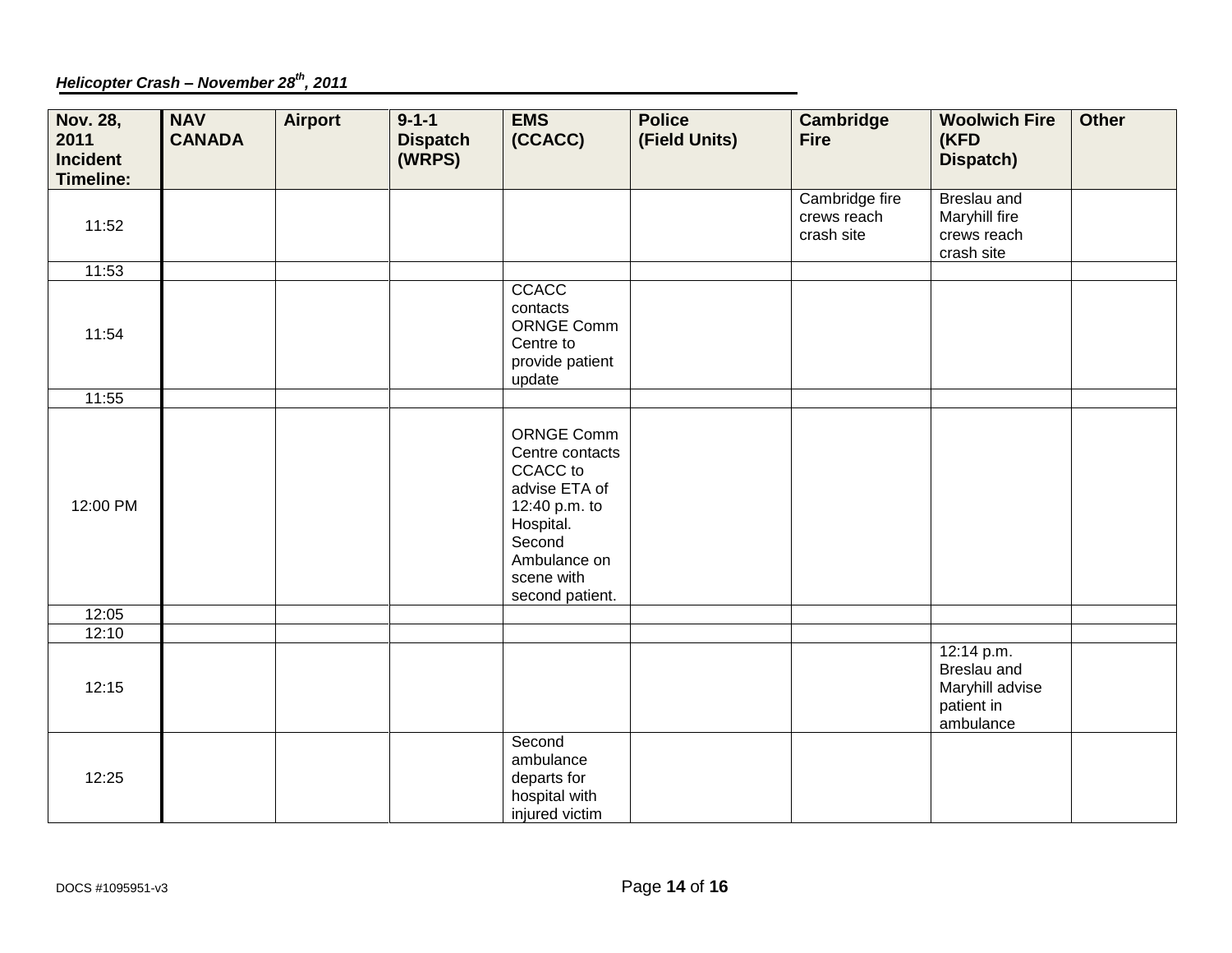## <span id="page-20-0"></span>**Attachment B: EMS Master Plan Reports to Regional Council**

Report: PH-07-061 dated December 4, 2007; Report: PH-08-009 dated March 4, 2008; Report: PH-10-007 dated January 26, 2010; Report: PH-10-030 dated June 22, 2010; and, Report: PH-11-049 dated October 18, 2011

To obtain copies of these reports, please go to the following website to view/copy:

**[http://www.regionofwaterloo.ca/en/regionalGovernment/ArchivedAgendasMinutes](http://www.regionofwaterloo.ca/en/regionalGovernment/ArchivedAgendasMinutes.asp) [.asp](http://www.regionofwaterloo.ca/en/regionalGovernment/ArchivedAgendasMinutes.asp)** 

*N.B. Scroll down to the Community Services Committee (Standing Committee of Council) and go to the Report Date and the Report(s) is embedded in the Council minutes*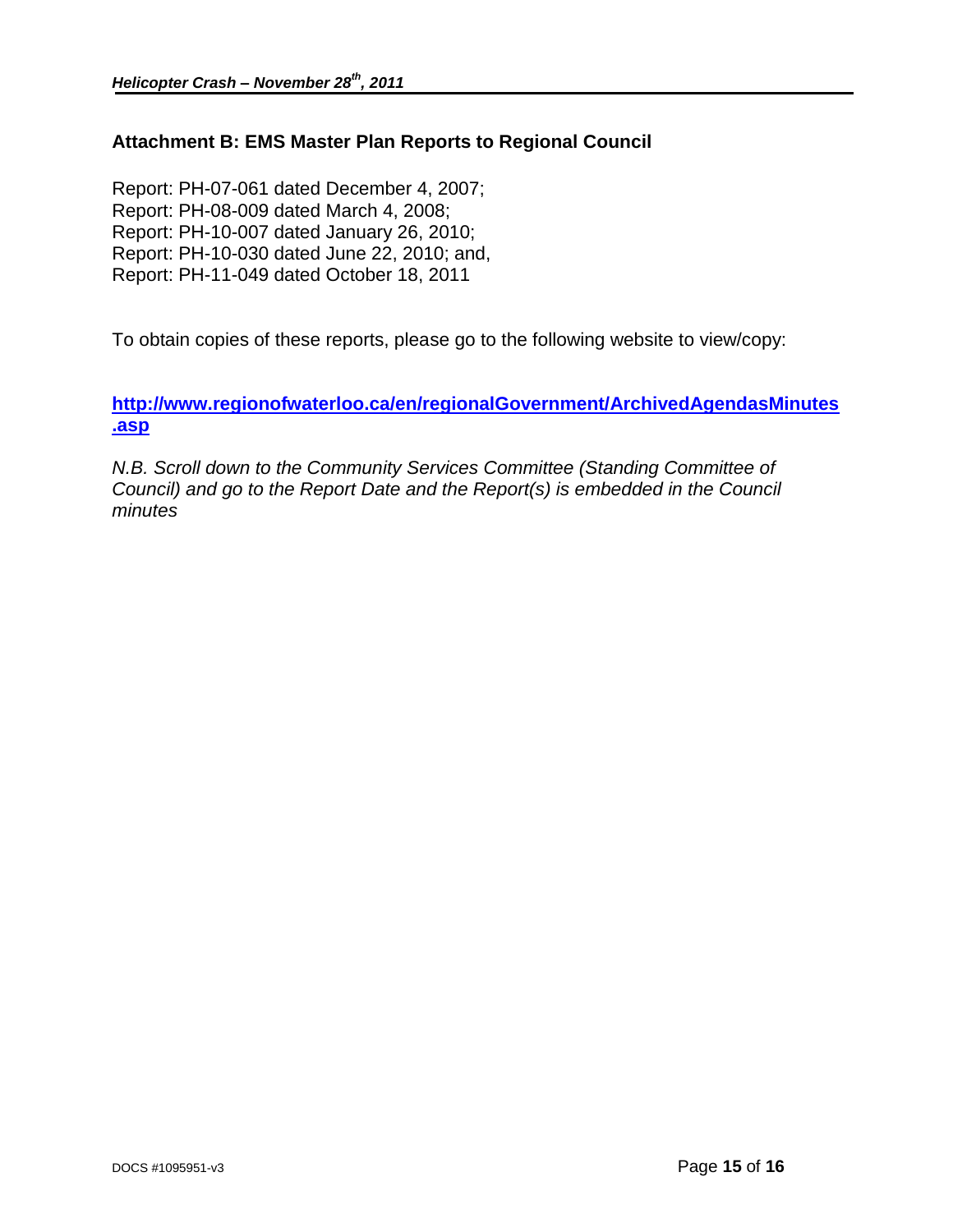## <span id="page-21-0"></span>**Attachment C: Map of Airport and location of the Helicopter Crash**

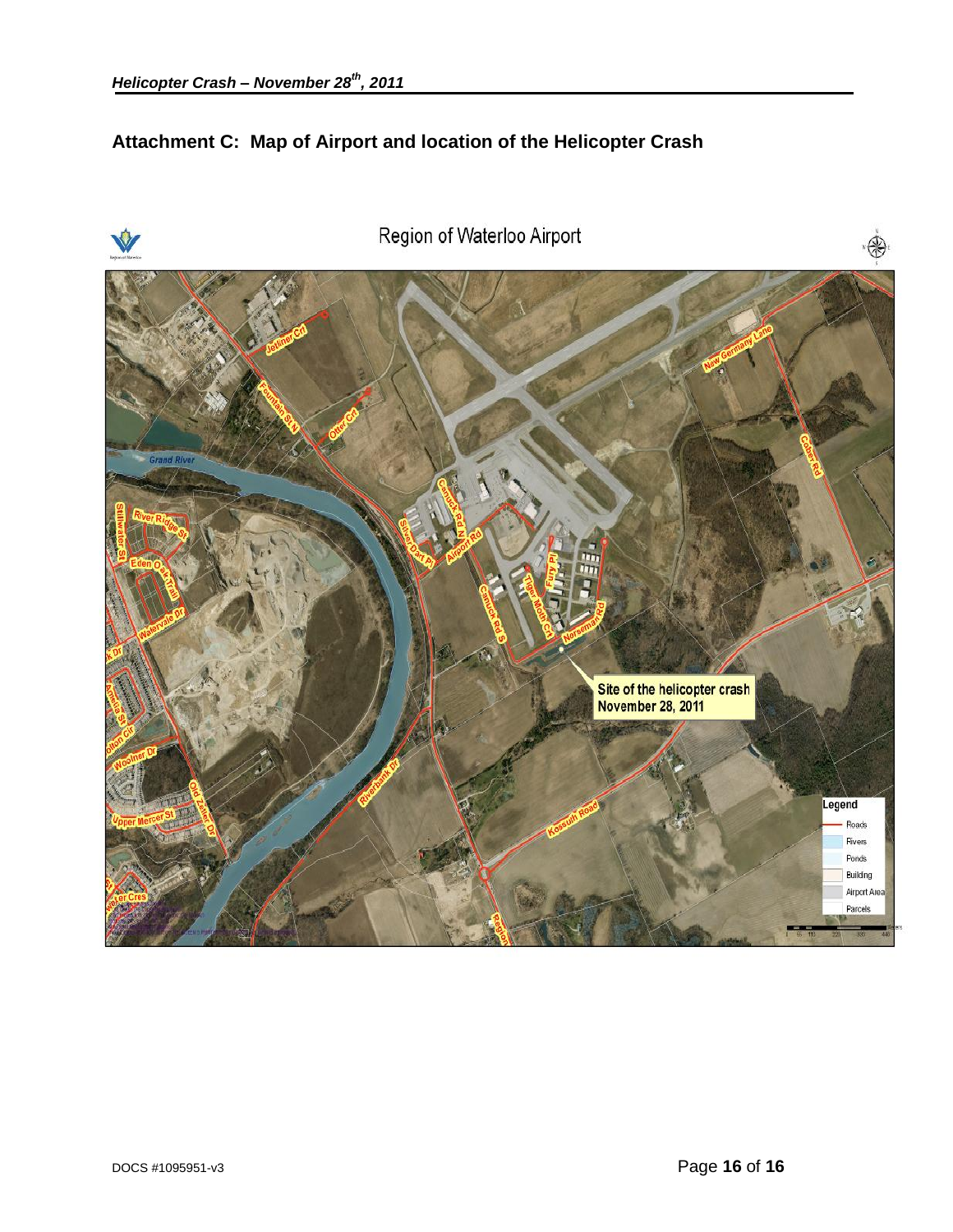<span id="page-22-0"></span>

## **REGION OF WATERLOO**

## **CORPORATE RESOURCES Council and Administrative Services**

**TO:** Chair Tom Galloway and Members of the Administration and Finance Committee

**DATE:** January 31, 2012 **FILE CODE:** L11-50

#### **SUBJECT: 2012 ACCESSIBILITY PLAN**

#### **RECOMMENDATION:**

THAT the Regional Municipality of Waterloo adopt the 2012 Accessibility Plan;

AND THAT the 2012 Accessibility Plan be sent to the Ministry of Community and Social Services for information as outlined in Report CR-CLK-12-003.

#### **SUMMARY:**

Under the *Ontarians with Disabilities Act, 2001* the Region of Waterloo is required to create and make available to the public an annual accessibility plan. The annual accessibility plan must outline the actions completed in the previous year and the actions planned for the coming year, to identify, prevent, and remove barriers for people with disabilities. The following report presents the Region of Waterloo 2012 Accessibility Plan, providing an overview of the plan, including an update in the required transportation standards which became effective for Grand River Transit on January 1, 2012. The report also contains a summary of feedback from the Grand River Accessibility Advisory Committee. The 2012 Accessibility Plan outlines the actions completed by the Region of Waterloo and Waterloo Regional Police Services in 2011, and describes the activities planned for 2012 to ensure that programs, services, and facilities are inclusive for people with disabilities.

#### **REPORT:**

The Region of Waterloo's ninth annual Accessibility Plan (circulated separately) has been completed according to the requirements of the *Ontarians with Disabilities Act, 2001* (ODA) and the *Accessibility for Ontarians with Disabilities Act, 2005* (AODA). Since September 2002 municipalities across Ontario with more than 10,000 residents have been required to create publicly available accessibility plans and to seek the advice of appointed Accessibility Advisory Committees, with the aim of identifying, preventing, and removing barriers for people with disabilities.

In 2005 the AODA came into effect, giving the Province the mandate to create sets of accessibility standards which must be met by both the public and private sector, in the areas of: customer service, information and communication, employment, transportation, and the built environment.

Since January 1, 2010 the Region of Waterloo has met compliance with the AODA Customer Service Regulation (Ont. Reg. 429/07). As required by the regulation, on January 1, 2012 Waterloo Regional Police Services achieved compliance with the Customer Service Regulation.

On June 3, 2011 the Province of Ontario released the Integrated Accessibility Standard (IAS), which combines the accessibility requirements for information and communication, employment, and transportation, and includes general requirements such as policy, planning, and training. The requirements of the IAS are to be implemented in a staged approach, between 2011 and 2021, with the majority of work for the Region of Waterloo and Waterloo Regional Polices Services being completed by 2014 and 2015, respectively.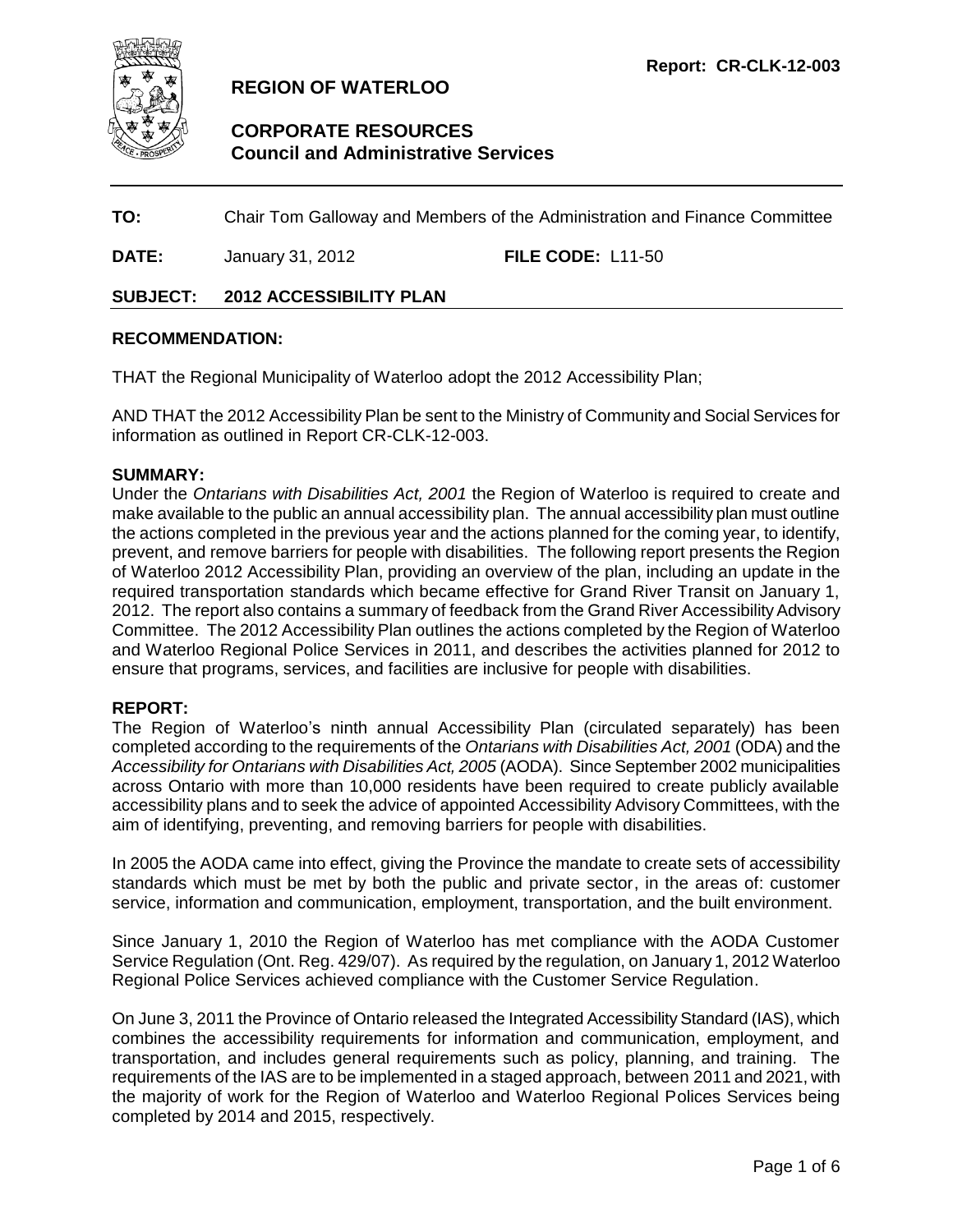On June 21, 2011, an information report was presented to the Planning and Works Committee (Report# CR-CLK-11-010/E-11-074), updating members of the committee on the actions undertaken by the Region of Waterloo to meet the provisions of the AODA IAS that were required by July 1, 2011. The Region of Waterloo's overall approach to meeting all the requirements of the AODA IAS was presented to the Administration and Finance Committee on December 6, 2011 (Report# CR-CLK-11-019).

The 2012 Accessibility Plan contains descriptions of the AODA standards, a status update on the seven planned Accessibility Focus Areas the Region of Waterloo submitted in the 2011 Accessibility Plan, along with an update on the actions undertaken in 2011 to meet the requirements of the AODA IAS, including an update on provisions met by the Region of Waterloo and Waterloo Regional Police Services by January 1, 2012. The 2012 Accessibility Plan also includes a description of the actions planned for 2012 to meet the requirements of the AODA IAS to improve accessibility for people with disabilities.

#### **1.0 Planning Process**

The following operating principle was developed to guide the Region's accessibility planning strategies: "The Regional Municipality of Waterloo will continuously strive toward achieving an environment that is free of barriers for individuals with disabilities consistent with our requirements under the Ontarians with Disabilities Act, 2001 and the Accessibility for Ontarians with Disabilities Act, 2005".

Additionally, the following planning principles direct how accessibility planning is implemented at the Region:

- All Departments of the Region will participate in the development and implementation of the accessibility plan under the IAS.
- Accessibility plans will consider the different impact on both the public and Regional employees.
- Accessibility plans will make the most efficient use of available resources: human, capital, and financial.
- Accessibility plans will coordinate with and serve to enhance other Region initiatives as they exist.
- Accessibility plans will strive to meet the requirements outlined in the IAS in the specified timeframe.
- Barrier identification, prevention, and removal activities will follow consistent best practices across Departments of the Region through the use of provincial standards and specifically developed tools.
- Actions to improve accessibility will take into consideration the principles of Universal Design, which allow for the design of products and environments that will be useable by all people, to the greatest extent possible, without the need for adaptation or specialized design.
- The Region will work in cooperation with the area municipalities and other participating agencies in consideration of common interests.
- While developing and implementing the Accessibility Plan under the IAS, the Region will take into consideration advice received from its Accessibility Advisory Committees, the public and Regional employees. Regional Council will consider the Plan for approval.

Staff are brought together from all levels of the organization to provide input into the development and implementation of the Accessibility Plan items. The corporate AODA/ODA Steering Team consists of the AODA/ODA staff team and senior managers from all departments of the Region. This group meets regularly to set the direction for accessibility planning and to ensure full participation of all departments. The AODA/ODA staff team also meets regularly with the Corporate Leadership Team to provide updates on the planning process.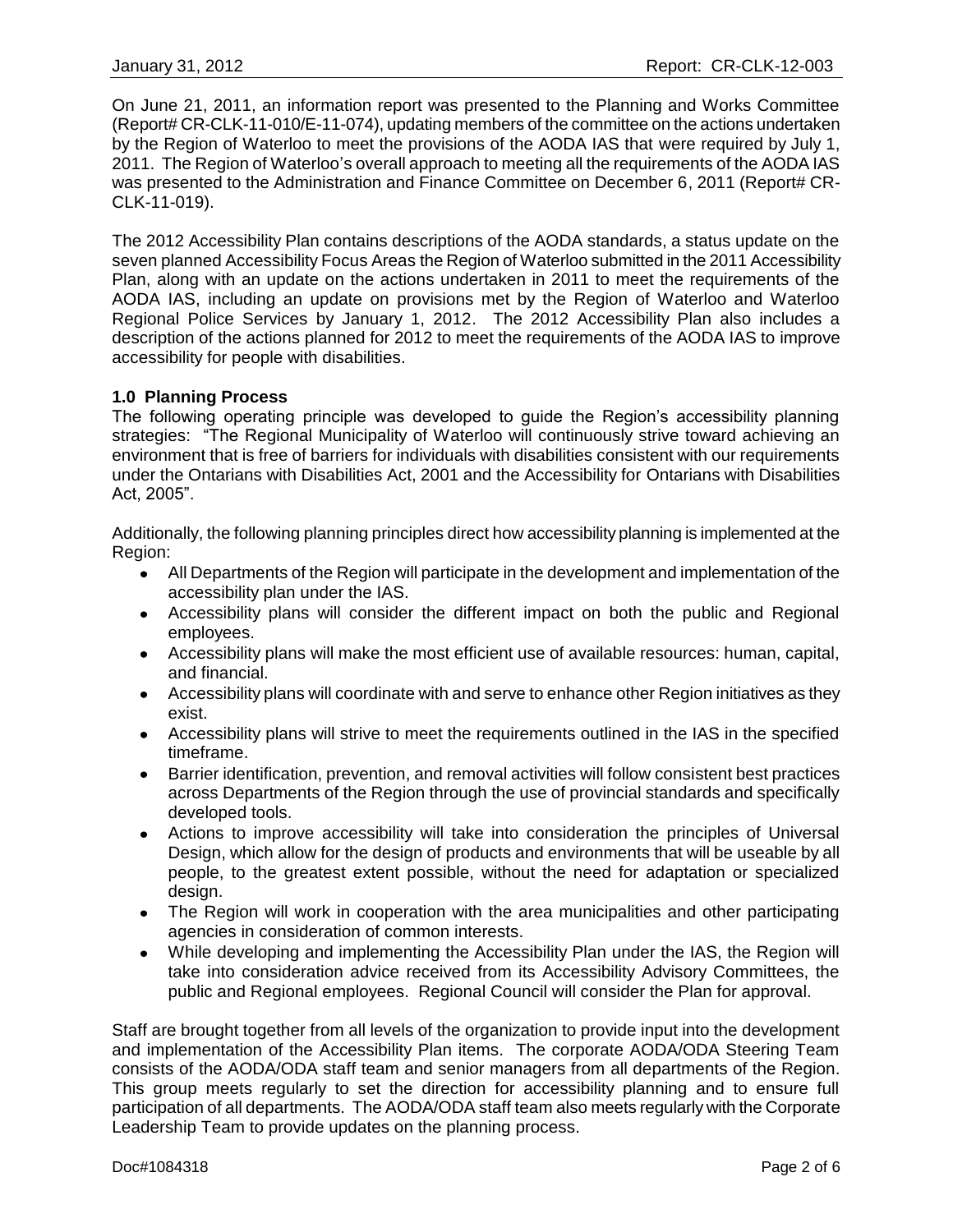Input and feedback for the 2012 Accessibility Plan is obtained from a number of sources both internally and externally. In addition to Regional Council and the Waterloo Regional Police Services Board, the Region is also required to obtain input from an external advisory committee. Staff reviewed a draft of the 2012 Accessibility Plan with the Grand River Accessibility Advisory Committee (GRAAC) on October 27, 2011. This input, along with the direction set by the AODA/ODA Steering Team and the legislative requirements under the AODA form the basis for the 2012 Accessibility Plan.

#### **2.0 Plan Overview**

The Region of Waterloo annual Accessibility Plan reports on the activities undertaken in the past year, as well as describes the activities planned in the coming year, to identify, prevent, and remove barriers to sites and services, addressing a wide range of barrier areas.

Some of the ways the Region of Waterloo has made improvements in accessibility through 2011 include:

- Implemented the TextNet program to answer all incoming TTY calls to the Region of Waterloo.
- Launched the redesigned Region of Waterloo website, and four additional websites, which meet the W3Cs WCAG 2.0 AA level of accessibility.
- Created and implemented an educational campaign to raise awareness of service animals, for Regional staff and for members of the public.
- Successfully implemented the AODA Customer Service Standards for Waterloo Regional Police Services.
- Implemented over 20 provisions in the AODA Integrated Accessibility Standards Regulation, including providing emergency and public safety information in accessible formats; ensuring employees with disabilities are provided with accessible emergency workplace information; providing accommodations to job applicants with disabilities in the recruitment process; and a number of transportation standards.

On January 1, 2012 the following AODA Transportation Standards regulations became effective for public transit service operations in Ontario. These regulations form part of several transit specific requirements that will be implemented over the next few years to enhance service accessibility.

- Priority Seating Passengers other than persons with disabilities need to vacate the courtesy seating if its use is required by a person with a disability. New on-bus signage has been introduced to communicate this message to transit customers.
- Emergency Bus Evacuation In the event of an emergency evacuation the bus operator is required to identify customers with disabilities and to provide the appropriate assistance to evacuate them from the vehicle and ensure they remain in a safe location.
- Transit Stops If a GRT bus stop is not accessible for a person with a disability, the bus operator needs to provide an alternative bus stop at the closest available safe location and also report the inaccessible bus stop to their supervisor.

Regional staff members have been improving the accessibility of services and facilities both through the actions described in the past eight annual accessibility plans and in the ways they provide service every day. In addition to the Region of Waterloo's commitment to continue those everyday actions to identify, prevent, and removing barriers to people with disabilities, throughout 2012 the Region of Waterloo and Waterloo Regional Police Services will be working on ensuring the successful and sustainable implementation of the AODA Integrated Accessibility Standard Regulation (IAS). Over 30 provisions of the AODA IAS will be put into practice throughout 2012, guiding improvements in the accessibility of goods, services, and facilities for people with disabilities.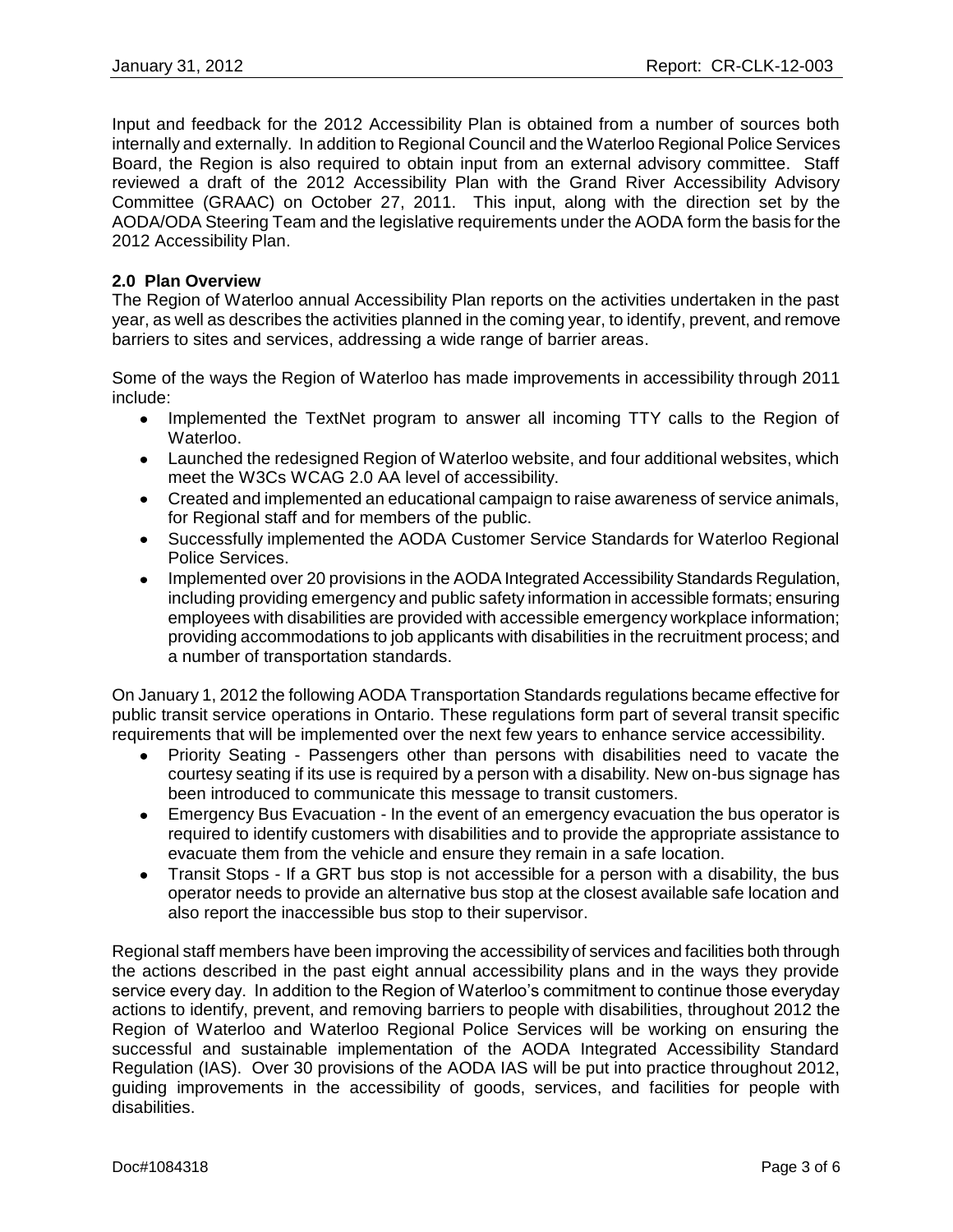Some of the provisions in the AODA IAS that the Region will achieve in 2012 are:

- Create, in consultation with the Grand River Accessibility Advisory Committee, accessibility policies that outline how the Region of Waterloo will achieve accessibility through the requirements of the AODA IAS.
- Develop a five-year Accessibility Plan, documenting the Region of Waterloo's approach to meeting the AODA IAS.
- Incorporate accessibility criteria and features in procurement processes and practices.
- Develop a strategy for receiving and responding to requests for accessible formats and communication supports.
- Document existing library practices for providing accessible formats and communication supports.
- Consult with the public, persons with disabilities, and the Grand River Accessibility Advisory Committee on design criteria for accessible bus stops and shelters, and on the proportion of accessible taxi cabs required in Waterloo region.

All departments at the Region of Waterloo, and Waterloo Regional Police Services, will be impacted by the implementation of the AODA IAS. This important piece of legislation will guide future actions to ensure people with disabilities are included and welcome at the Region of Waterloo.

#### **3.0 Accessibility Advisory Committee Feedback**

On October 27, 2011 the Grand River Accessibility Advisory Committee (GRAAC) reviewed a draft of the 2012 Accessibility Plan, and was asked for feedback and advice on the items outlined in the Accessibility Plan. Appendix A attached to this report contains a detailed summary of feedback from the GRAAC. The advice from the GRAAC has been reviewed and considered by the AODA/ODA Steering Team in the development of the 2012 Accessibility Plan.

#### **4.0 Plan Distribution**

The Region of Waterloo 2012 Accessibility Plan will be released to the public through an article in the Region News, inviting interested citizens to request copies of the plan, mail-outs to local agencies, and postings on the Region of Waterloo's website.

The Region of Waterloo makes the Accessibility Plan available in a number of alternate formats such as: electronic copy (CD), text-only, and summary.

#### **CORPORATE STRATEGIC PLAN:**

The preparation of the annual Accessibility Plan is a requirement under the *Ontarians with Disabilities Act, 2001*. Planning and implementation of the *Accessibility for Ontarians with Disabilities Act, 2005* Integrated Accessibility Standard regulation is an identified action under the Corporate Strategic Plan Focus Area 5: Deliver excellent and responsive services that inspire public trust, Action 5.1.3: Implement the standards under the *Accessibility for Ontarians with Disabilities Act* (AODA) to comply with Provincial regulations.

#### **FINANCIAL IMPLICATIONS:**

The cost of creating and distributing the Region of Waterloo 2012 Accessibility Plan is accommodated within the Corporate Resources departmental budget. As previously described in Report# CR-CLK-11-018, throughout 2012 the implementation of the Integrated Accessibility Standard regulation will focus on planning and policy development, developing a training program, and hosting the necessary public consultation sessions. The costs for these activities will be accommodated within the existing ODA Capital budget. All other costs for implementing the actions outlines in the 2012 Accessibility Plan will be considered as needed by each Department.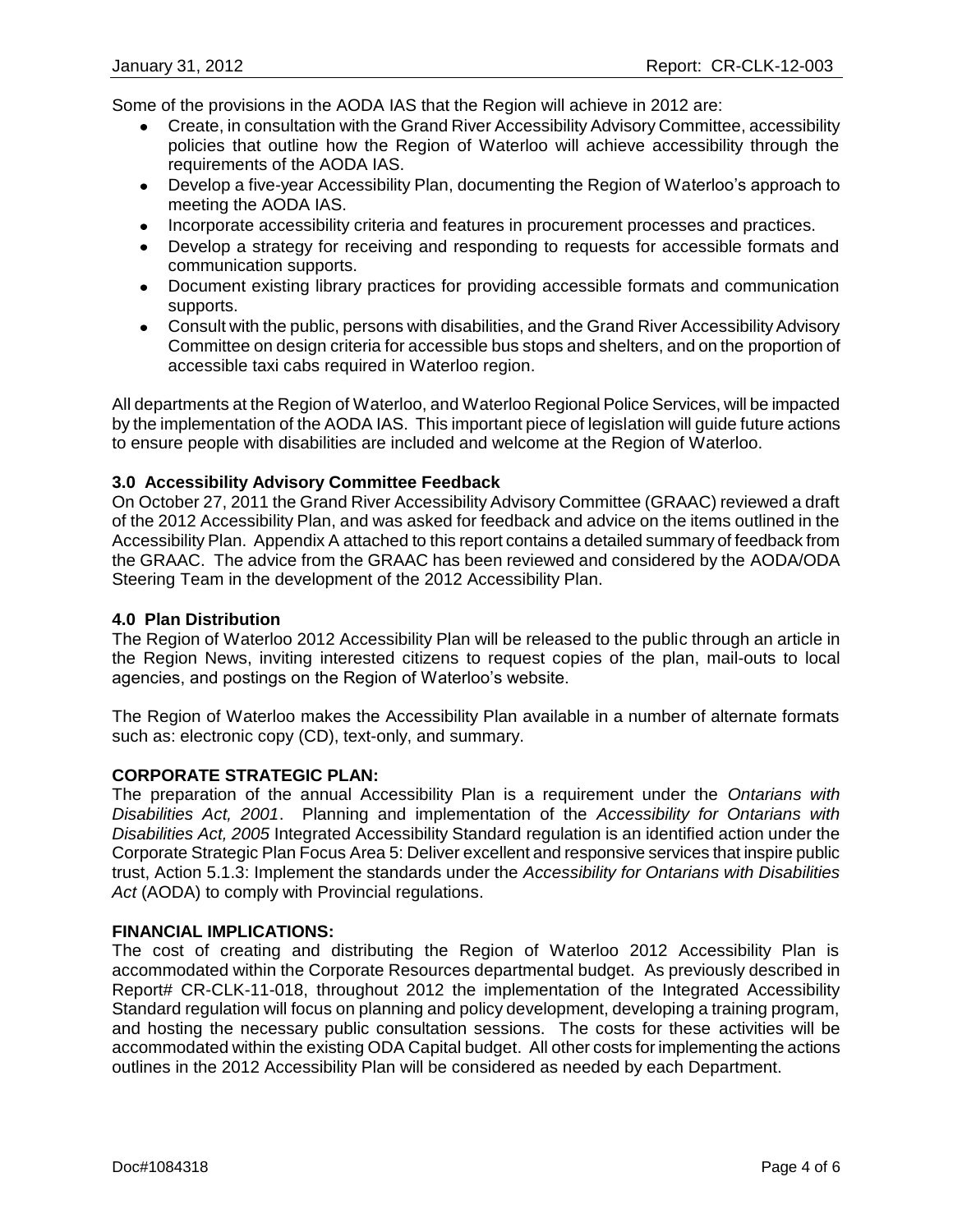#### **OTHER DEPARTMENT CONSULTATIONS/CONCURRENCE:**

The 2012 Accessibility Plan has been prepared in consultation with all departments at the Region of Waterloo along with Waterloo Region Police Services.

#### **ATTACHMENTS**

Appendix A: A summary of feedback from the Grand River Accessibility Advisory Committee

2012 Accessibility Plan (distributed separately)

**PREPARED BY:** *Vanessa Lopak*, Social Planning Associate *Charlotte Gravlev*, Interim Manager, Citizen Service

**APPROVED BY:** *Gary Sosnoski*, Commissioner, Corporate Resources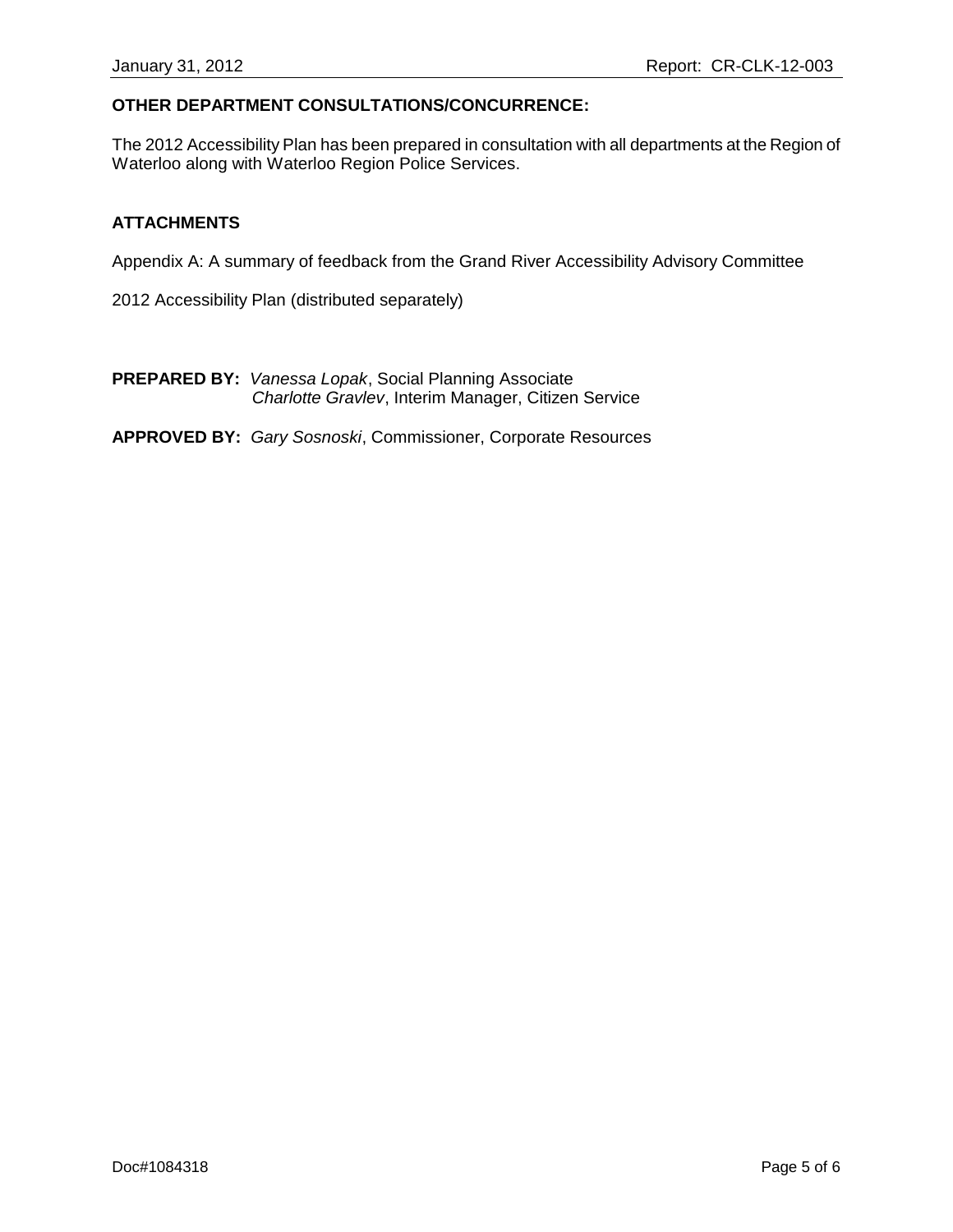## **Appendix A:**

## **Summary of Feedback from the Grand River Accessibility Advisory Committee**

*From the October 27, 2011 meeting of the Grand River Accessibility Advisory Committee*.

- Be sure that TextNet can accommodate more than one TTY call at a single time.
- Consider contacting the Canadian Hearing Society for any updates in technologies for TextNet/TTY users.
- Be sure to update the TTY number with Bell, making sure the telephone book reflects the new single TTY number for the Region of Waterloo.
- Format of the Plan: It is not very clear what is a status update and what is a planned action. Try to organize the Accessibility Plan or introduce the structure of the plan so the reader knows what to expect.
- The Accessibility Plan focuses on the implementation of the AODA Integrated Standard. This leaves out any actions that go beyond the standards and requirements to make sure programs and services are inclusive. Consider bringing back individual department actions in the Accessibility Plan.
- As the Region of Waterloo implements Rapid Transit, be sure to keep the AODA Accessibility Requirements and the needs of persons with disabilities in the implementation.
- There continues to be no public transportation to the airport.
- Signage at GRT continues to be a concern. The blue/yellow does not provide enough contrast. The numbering at the Charles St Terminal to indicate the route number has gotten smaller. Publications from GRT are of a small font and poor contrast. GRAAC recommends having an open discussion with GRT to discuss contrast.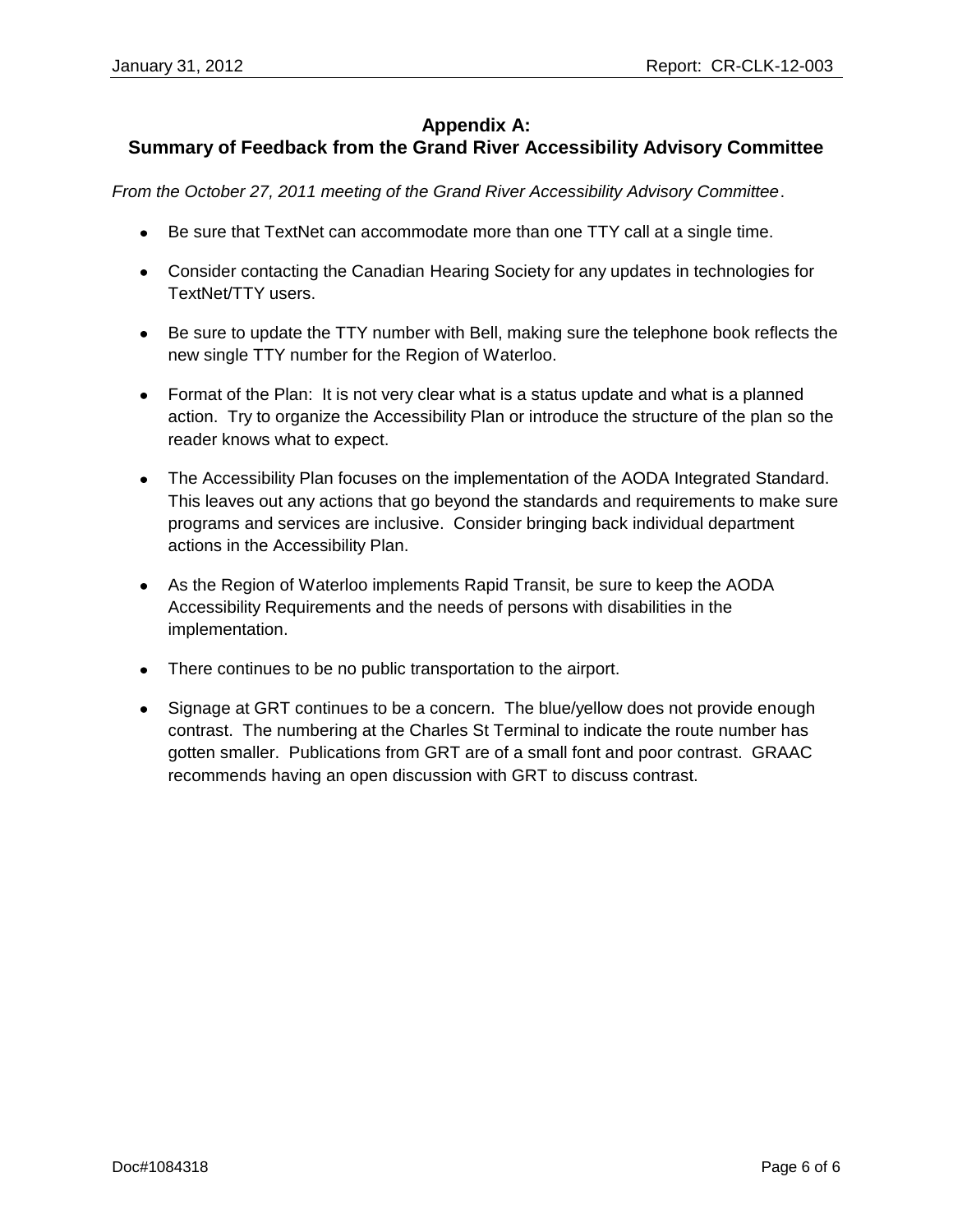<span id="page-28-0"></span>

## **REGION OF WATERLOO**

## **FINANCE DEPARTMENT Treasury Services Division**

### **TO:** Chair T. Galloway and Members of the Administration and Finance Committee

**DATE:** January 31, 2012 **FILE CODE:** F02-20

### **SUBJECT: FEDERATION OF CANADIAN MUNICIPALITIES – 2012 MEMBERSHIP ASSOCIATION OF MUNICIPALITIES OF ONTARIO – 2012 MEMBERSHIP**

#### **RECOMMENDATION:**

THAT the Regional Municipality of Waterloo approve payment of the 2012 membership fees in the amount of \$63,187.91 for the Federation of Canadian Municipalities and \$10,583.62 including all applicable taxes for the Association of Municipalities of Ontario.

#### **SUMMARY:** Nil

#### **REPORT:**

The Region of Waterloo has received invoices from the Federation of Canadian Municipalities (FCM) and the Association of Municipalities of Ontario (AMO) for year 2012 membership fees. A copy of the FCM notice is attached as Appendix 1 and a copy of the AMO notice is attached as Appendix 2.

The cost of the 2012 FCM membership is \$63,187.91 which is based on a flat rate of \$315.00 plus 13.15 cents per capita. The 2011 cost was \$61,499.48 based on a flat rate of \$300.00 plus 12.8 cents per capita. The 2012 cost reflects an increase of \$1,688.43 (2.7%) over 2011. The 2012 and 2011 FCM invoices were both based on a population of 478,121 (2006 Census).

The cost of the 2012 AMO membership is \$10,583.62 including all applicable taxes which is based on a fee of \$6,272.00 for the first 30,000 households and \$0.017 per household above 30,000 households. The 2011 cost was \$10,159.82 which was based on a fee of \$6,272.00 for the first 30,000 households and \$0.0165 per household above 30,000 households. The increased cost for 2012 of \$423.80 reflects a 4.2% increase in the fees (base and per household) and a higher number of households (200,943 in 2012 vs. 194,787 in 2011).

A few years ago, the Region agreed to cover the FCM membership for both the Region and the Area Municipalities. The FCM fee noted above includes both the Region and the Area Municipalities. The AMO fee is solely for the Region's membership.

#### **CORPORATE STRATEGIC PLAN:**

One of the objectives of the Corporate Strategic Plan is to ensure all Regional programs and services are efficient and effective and demonstrate accountability to the public. Memberships in organizations such as FCM and AMO support this objective through the provision of information and services.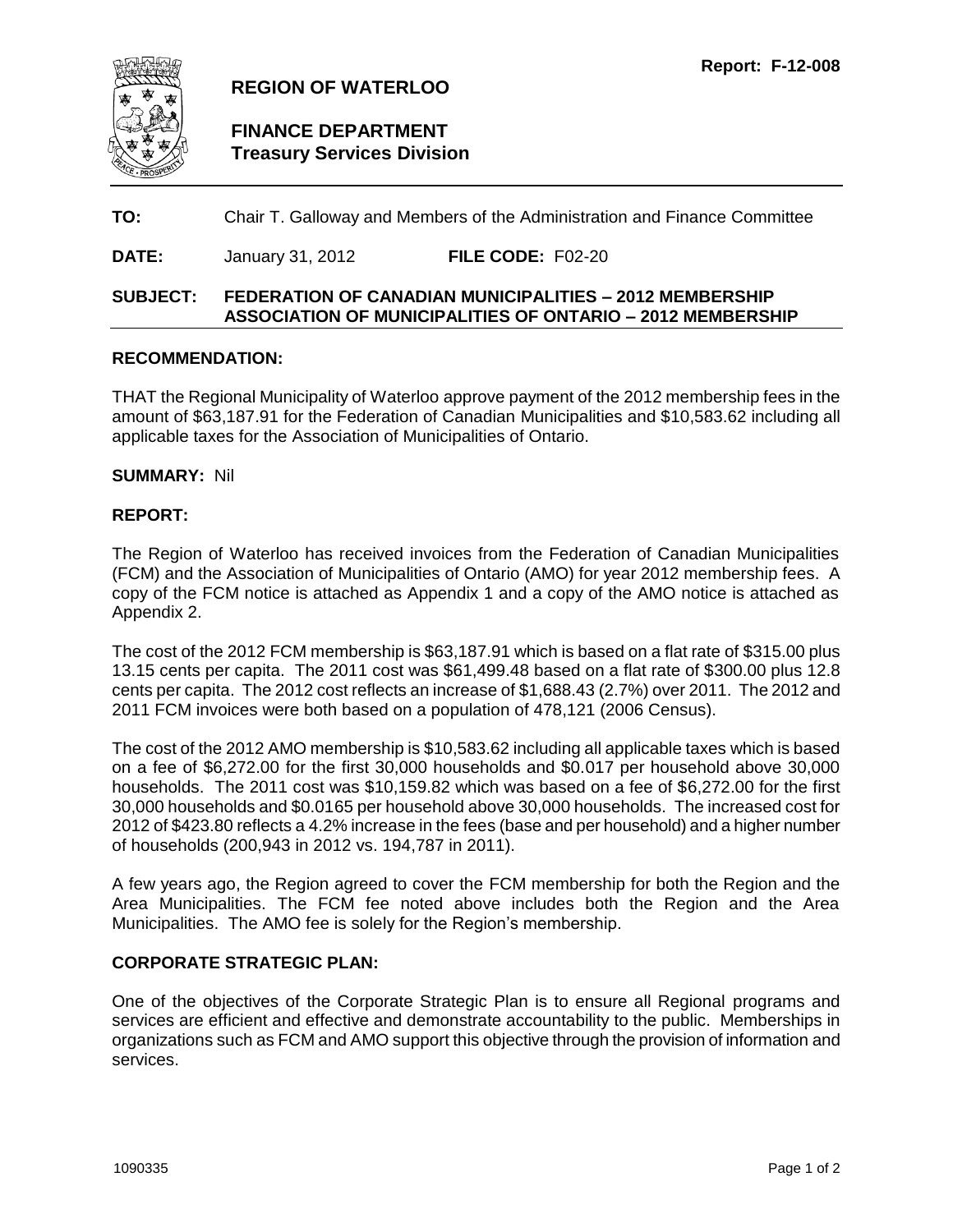#### **FINANCIAL IMPLICATIONS:**

The net cost of the two memberships is \$72,718.78, \$63,187.91 for FCM and \$9,530.87 for AMO after the HST rebate. The approved 2012 Budget for Members of Council includes a provision of \$73,000 for these memberships.

### **OTHER DEPARTMENT CONSULTATIONS/CONCURRENCE:** Nil

#### **ATTACHMENTS:**

Appendix 1 – 2012 FCM Invoice Appendix 2 – 2012 AMO Invoice

**PREPARED BY:** *A. Perrin*, Financial Analyst

**APPROVED BY:** *A. Hinchberger*, Acting Chief Financial Officer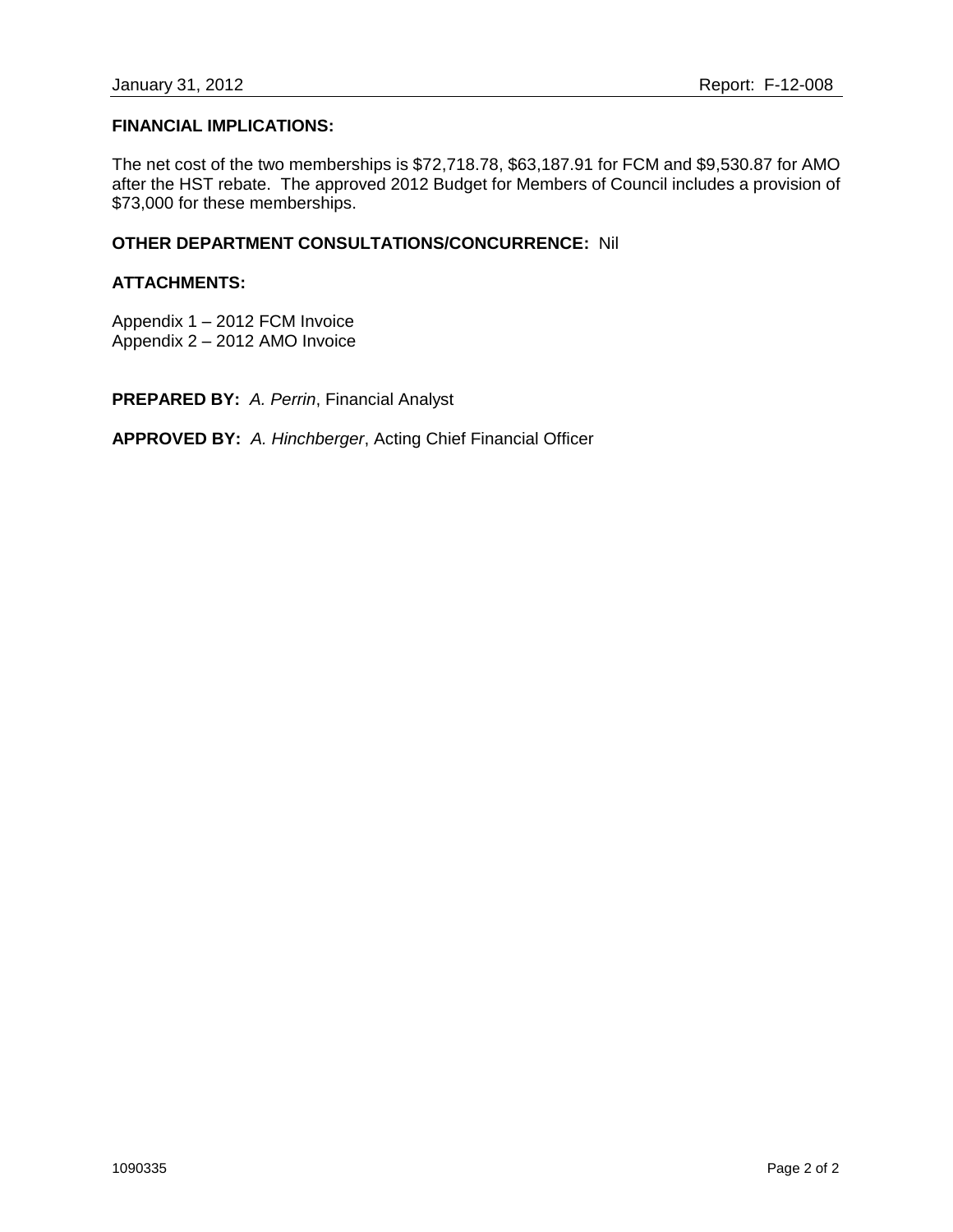$Appendix_1$ 

Membership Invoice 2012-2013 Facture d'adhésion

Mr. Michael Murray Regional Municipality of Waterloo 150 Frederick Street Kitchener, ON N2G 4J3 Canada

FCI

**INVOICE/FACTURE: 20481** DATE: 9/23/2011 ACCOUNT/COMPTE: 24579

 $\hat{u}$ 

| <b>ITEM/DESCRIPTION</b>                                                                                                                                                                                                                        | AMOUNT/MONTANT |
|------------------------------------------------------------------------------------------------------------------------------------------------------------------------------------------------------------------------------------------------|----------------|
| Membership Fee for April 1/12 to March 31/13 / Frais de cotisation du 1er avril 2012 au 31 mars 2013<br>Municipal Dues Calculated with a base fee of \$315.00 plus per capita fees of \$62,872.91(fee<br>population of 478,121 x 13.15 cents). | \$63,187.91    |
|                                                                                                                                                                                                                                                |                |
|                                                                                                                                                                                                                                                |                |
|                                                                                                                                                                                                                                                |                |
|                                                                                                                                                                                                                                                |                |
|                                                                                                                                                                                                                                                |                |
|                                                                                                                                                                                                                                                |                |
|                                                                                                                                                                                                                                                |                |
|                                                                                                                                                                                                                                                |                |
|                                                                                                                                                                                                                                                |                |
| <b>TOTAL:</b>                                                                                                                                                                                                                                  | \$63,187.91    |
| PAID AMOUNT/MONTANT PAYÉ:                                                                                                                                                                                                                      | \$0.00         |
| <b>BALANCE DU/MONTANT DÚ:</b>                                                                                                                                                                                                                  | \$63,187.91    |

Please include a copy of this invoice with your payment.<br>Veuillez retourner une copie de la facture avec votre paiement. Thank You/Merci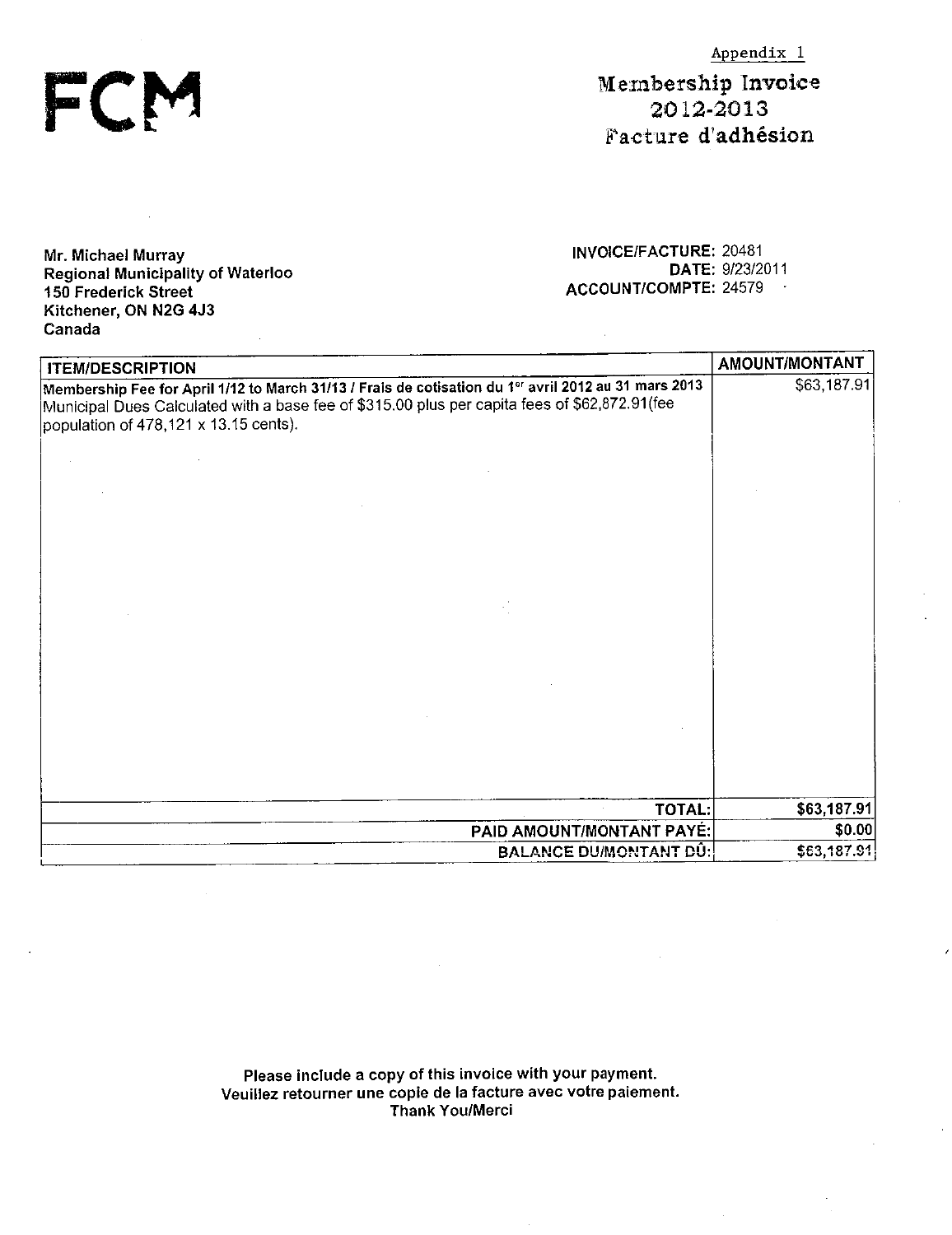

# Association of Municipalities of Ontario

## 2012 MEMBERSHIP INVOICE

| <b>Accounts Payable</b><br>Waterloo, Region of<br><b>150 Frederick Street</b><br>Kitchener, ON N2G 4J3 | $R$ ECEIVED<br><b>FINAINOS DE PARTMENT</b>                       | Invoice No.:<br><b>Invoice Date:</b><br>Due Date: | MEM001394<br>January 1, 2012<br>January 31, 2012 |
|--------------------------------------------------------------------------------------------------------|------------------------------------------------------------------|---------------------------------------------------|--------------------------------------------------|
|                                                                                                        | <b>BILLED TO</b>                                                 |                                                   | <b>AMOUNT</b>                                    |
| <b>Membership Category:</b><br>Membership fee for the period:<br>Harmonized Sales Tax (13%):           | <b>Upper Tier Municipality</b><br>January 1 to December 31, 2012 |                                                   | \$9,366.03<br>\$1,217.59                         |
| HST number 106732944RT001                                                                              | <b>TOTAL:</b>                                                    |                                                   | \$10,583.62                                      |

At its meeting on November 18, 2011, the AMO Board passed the Association's 2012 budget which provided that membership fees be calculated using the most current household data available from the Municipal Property Assessment Corporation and that a 3.0% across-the-board increase be added to the calculated fee.

Your Municipality's fee was based on a total of 200943 households as reported by the Municipal Property Assessment Corporation.

Please direct inquiries to:

Anita Surujdeo at 416-971-9856 Ext. 344 asurujdeo@amo.on.ca

200 University Avenue, Suite 801, Toronto, ON M5H 3C6 Tel: 416-971-9856 Toll Free: 1-877-426-6527 Fax: 416-971-6191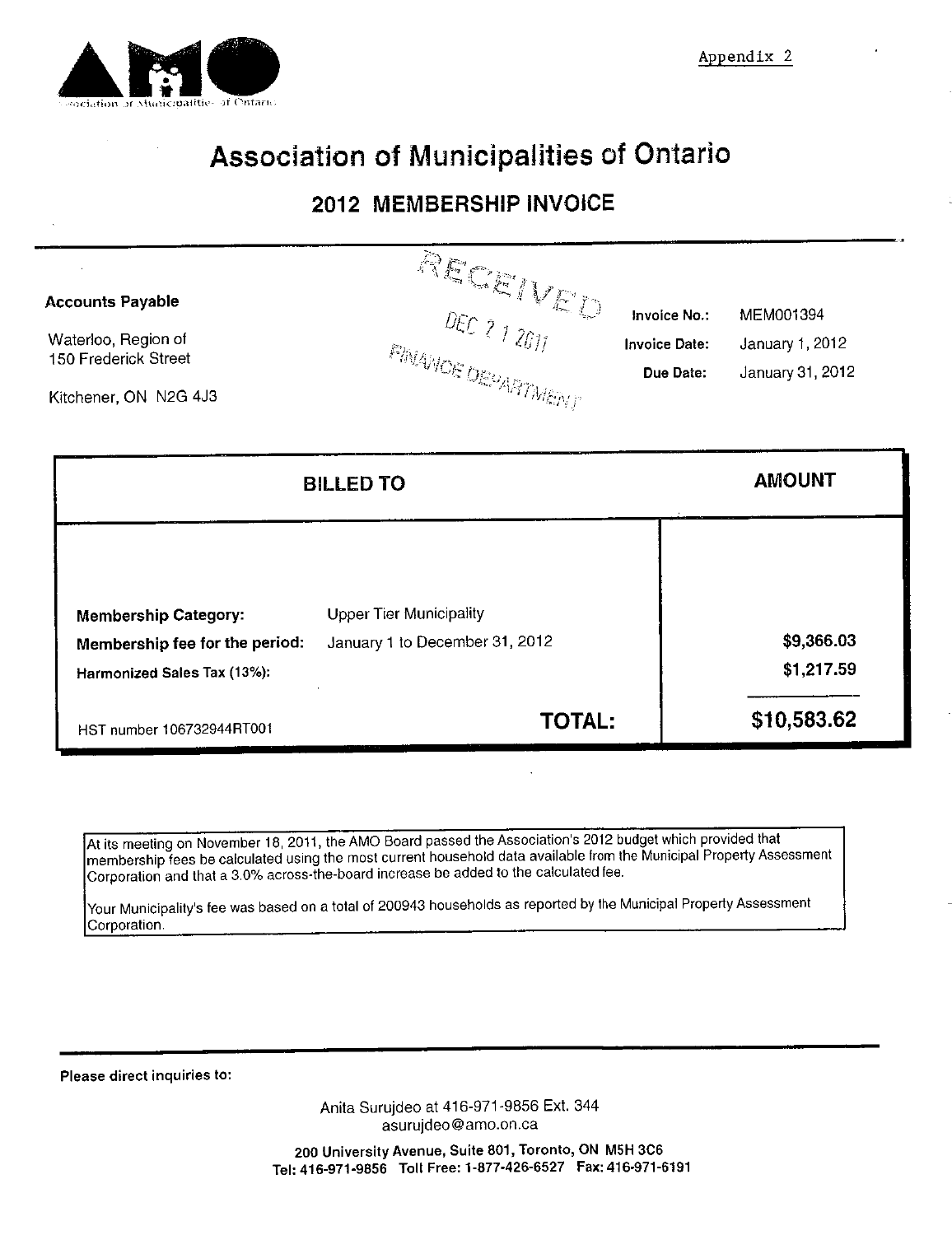<span id="page-32-0"></span>

## **109,225 REGION OF WATERLOO**

## **FINANCE DEPARTMENT Treasury Services Division**

## **TO:** Chair T. Galloway and Members of the Administration and Finance Committee

**DATE:** January 31, 2012 **FILE CODE:** F03-21

#### **SUBJECT: 2011 ACCOUNTS RECEIVABLE–WRITE OFF OF UNCOLLECTIBLE ACCOUNTS**

#### **RECOMMENDATION:**

THAT the Regional Municipality of Waterloo approve \$109,224.64 in accounts receivable write-offs for the year ended December 31, 2011, as outlined in Report F-12-009.

#### **SUMMARY:**

Accounts receivable write-offs of uncollectible accounts are a cost of doing business. The Chief Financial Officer has the authority and discretion to reverse any interest penalties charged and to write-off accounts receivable up to \$2,500. Write-offs of receivables exceeding \$2,500 require Regional Council approval. Finance and Legal Services staff has conducted a thorough review of all outstanding accounts to determine the amount to be written off for 2011. Accounts with balances less than \$2,500 aged beyond 90 days, and where all regular collection efforts have been exhausted have been written-off throughout the year. A number of other accounts with balances in excess of \$2,500 aged beyond 180 days, and where again all collection efforts have been exhausted have been identified as uncollectible. The purpose of this report is to seek Council's approval of the recommended write-offs in excess of \$2,500. The total amount of the proposed write-offs in excess of \$2,500 equals \$109,224.64 which equates to 0.06% of the total amount invoiced through Accounts Receivable and Waterloo Region Housing (WRH) for the year. Of this amount, \$26,424.31 or 24.2% relates to WRH. This amount has been provided for and there is no impact on 2011 operations or budget related to Housing. The remaining \$82,800.33 will impact the 2011 budget for Transportation and Water Services. Aged accounts where collections are ongoing or expected are not included in the recommended write-offs.

#### **REPORT:**

#### **Accounts Receivable Policies and Procedures**

Effective management of receivables requires that procedures are in place to ensure timely receipt of funds due to the Region. Before accounts are recommended for write-off, a number of steps are generally followed to ensure that all reasonable efforts have been made to effect payment of the account in full.

- Once the good or service is delivered, an invoice is created and mailed, emailed or faxed by  $\bullet$ Accounts Receivable and/or departmental staff and revenue is credited to the program area;
- Monthly client statements are produced by Accounts Receivable and mailed, emailed or faxed at the beginning of each month;
- At 31 days overdue, the first collection letter is issued by staff. Telephone collection is attempted during this time and customers unable to pay in full are informed of the option of entering into a repayment plan;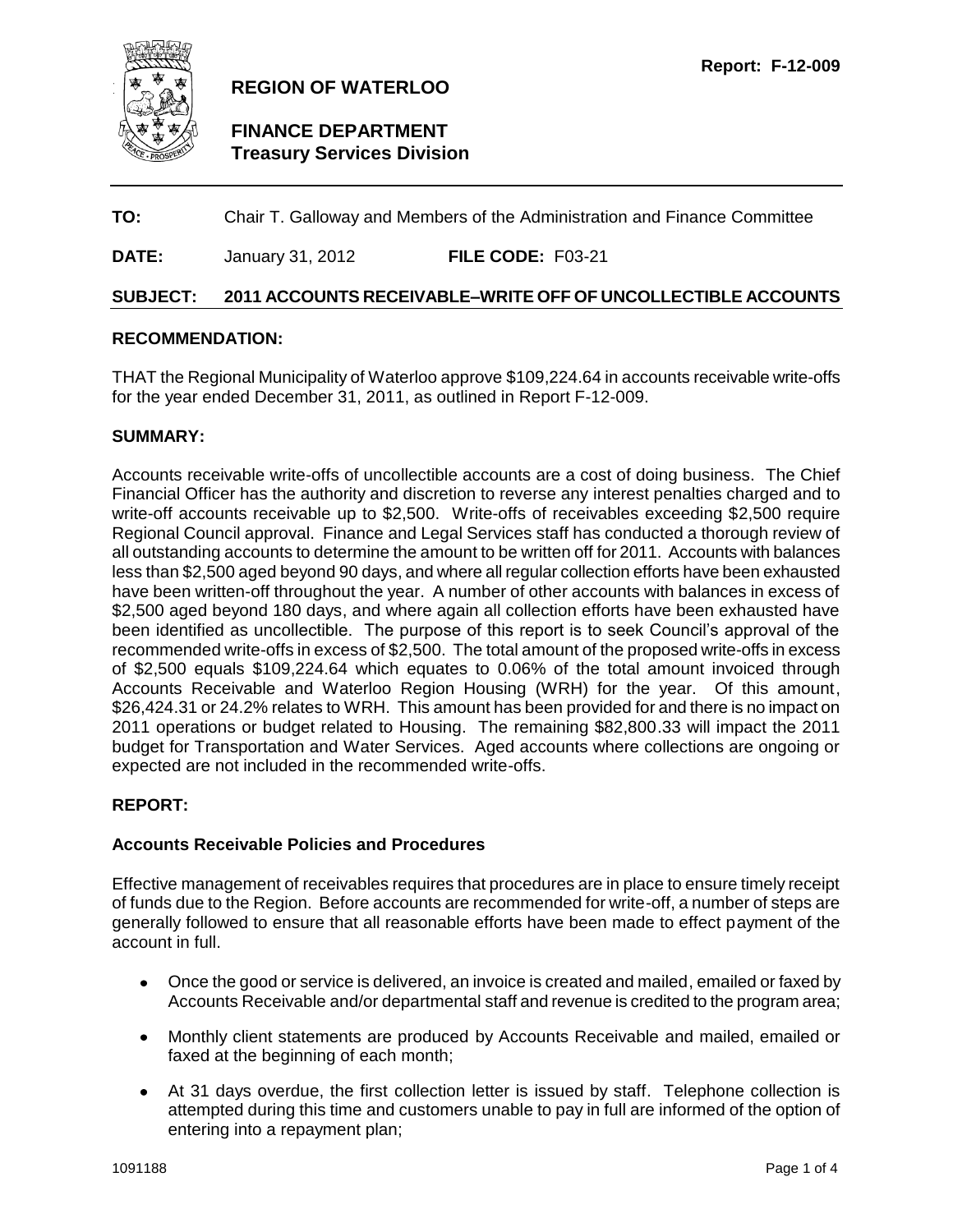- At 60 days overdue, if the account remains outstanding, the second collection letter is issued by Accounts Receivable. Collection letters request full payment and the client is advised that access to service may be suspended and that legal action is a possibility. Telephone collection is still attempted during this time. If staff are unable to collect the account or get a written commitment from the customer as to a repayment plan, further options are considered including suspension of services and referral of the collection file to the Region's Legal Services for legal action.
- Waterloo Region Housing has its own rent collection management system and processes. Early intervention and continuous monitoring are key components of the process.

The write-off of a receivable account does not necessarily mean that staff has determined that no payment is forthcoming. Rather, given the time elapsed and the status of the collection activity, it is highly unlikely any payments would be received.

#### **Sanitary Sewer Surcharge – Recommended Write-off \$75,270.01**

From time to time, the Region enters into surcharge agreements with local businesses pursuant to the Region's Sewer Use By-law. These agreements allow the local businesses to discharge certain types of waste into the sanitary sewer system that exceed the By-law restrictions. These agreements also contain prescribed fees that the business pays the Region for the purpose of recovering the cost of monitoring and treating the waste.

Sanitary sewer surcharges pursuant to these agreements are invoiced to the businesses quarterly. The amount being recommended for write-off represents the amount owing from two (2) debtors. One debtor went into receivership in October 2008. In January 2009, the Region filed a proof of claim and agreed to global settlement with unsecured creditors to receive dividends paid in three installments of \$2,395 in years 2009, 2010, and 2011. The Region received two installments (June 2009, June 2010) totaling \$4,790. In January 2011, the debtor declared bankruptcy and the last installment was not received. The recommended write-off in the amount of \$16,642.20 (the net balance due to the Region after receipt of two of the three installments) will be charged against the 2011 Wastewater Budget. The second debtor, declared bankruptcy in February 2011 and the Region filed a proof of claim; however, the Trustee in Bankruptcy advised the Region in October 2011 that there will be no payments made to unsecured creditors like the Region. The recommended write-off in the amount of \$58,627.81 will also be charged against the 2011 Wastewater Budget.

#### **Property Damage - Recommended Write-off \$7,530.32**

Invoices for property damage result from accidents on Regional roads where damage to Regional property such as signs, traffic lights or guard rails has occurred. The amount recommended for write-off represents amounts owing from two (2) debtors that could not be located by the Region's Legal Services. Property damage claims can be difficult to collect due to invoicing delays since repair costs must be finalized before the invoice can be issued and collections can be difficult where there is no insurance coverage or in cases where the insurance company will not pay all of the balance due. There is no ability to prohibit the debtor from accessing Regional services as a means of collecting the account. The recommended write-off for property damage claims will be charged against the 2011 budget for Transportation.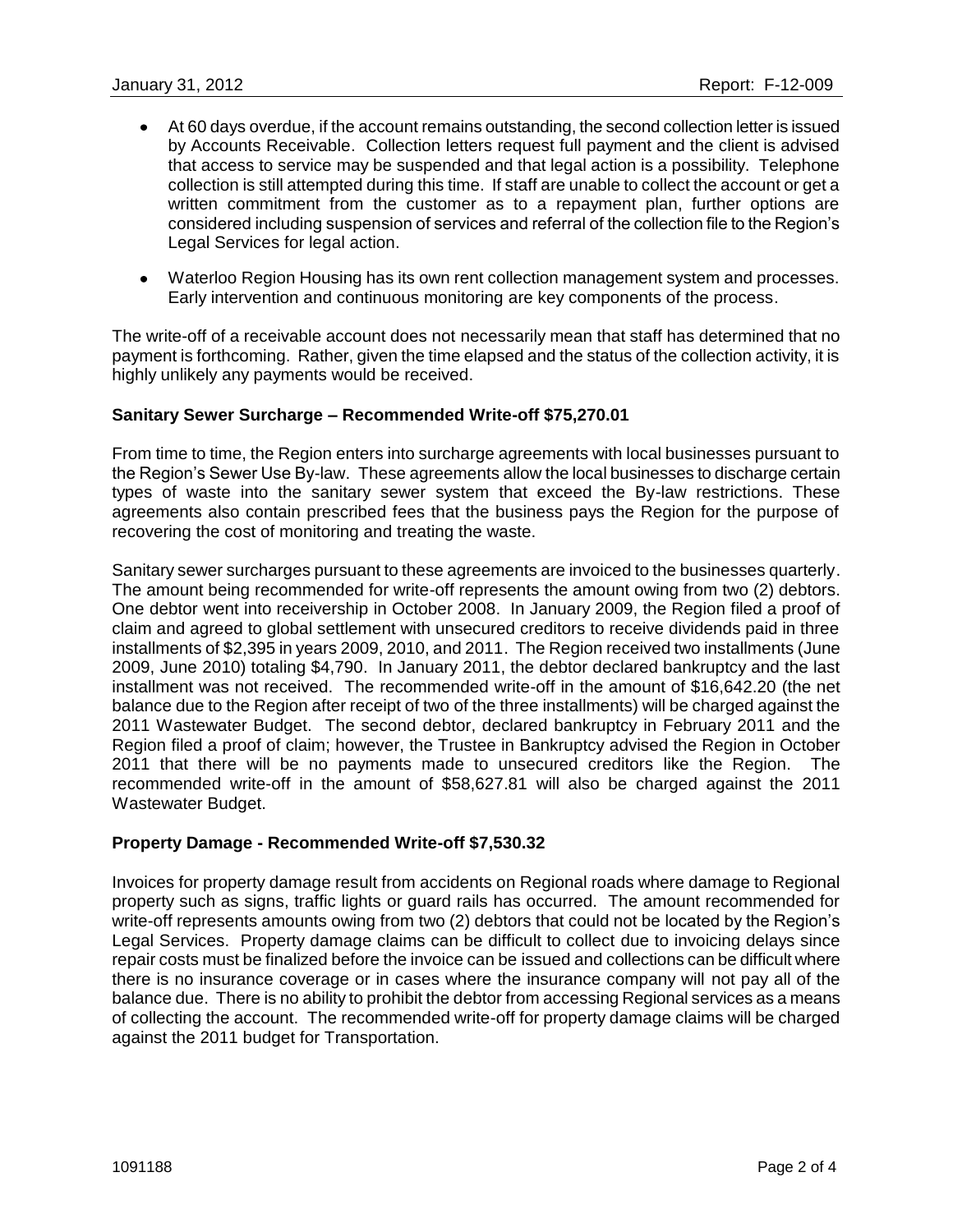### **Waterloo Region Housing – Recommended Write-offs \$26,424.31**

Waterloo Region Housing charges rent and other fees such as maintenance, misrepresentation, move-outs and miscellaneous (legal, NSF fees and extra keys) according to the Social Housing Reform Act. Due to the nature of the clientele and program, interest charges are not applied to tenant receivables. It should be noted that write-offs are only recommended after extensive efforts at collection have been made by WRH staff. Information is also shared through the province-wide housing arrears database where tenants with arrears will not receive subsidized housing in Ontario unless the arrears are paid or a payment plan is in place.

For 2011, the recommended write-offs in excess of \$2,500 are \$26,424.31 for 5 former tenants across a total of 2,591 units. The majority is related to unpaid rents and move-out charges due to excessive repairs to units. This compares favourably to 2010 when write-offs in excess of \$2,500 for 17 tenants totaled \$79,789. It should be noted that the overall WRH write-offs are significantly lower when compared to the prior year. Total write-offs for WRH for 2011 are \$74,130 compared to \$135,293 in 2010.

The decrease can be attributed to staff proactively working with tenants in order to reduce tenant receivables and process changes as addressed from the program review. The recommended writeoffs, which represents 0.22% of 2011 budgeted WRH rental revenues, have been fully provided for and will not have any impact on current WRH operations or its 2011 budget.

#### **Accounts Receivable – Continued Developments**

During the year 2011, processes have been further refined to enable a continued focus on collections. Changes in processes, including issuing the initial collection letter at the same time as the statements, the electronic delivery of the accounts receivable correspondence and the success of the online payment option contributed greatly to reducing the number of days in which invoices are paid as well as the amounts recommended for write-off. On average, the number of days until an invoice is paid was approximately 31 days in 2011. Staff has made several changes to the credit policies and will continue their efforts in reducing the risk to the Region. As part of this process, staff has been examining the use of letters of credit, deposits and security bonds for some services as a viable option. Staff is continuing to review this option and evaluate the impact on customers and Regional administrative resources. Monthly reporting provides an up-to-date status of accounts and collections to the Region's various business units. Greater use of the Region's Legal Services' staff time and expertise continued in 2011. Accounts Receivable staff continued to explore process improvements as well as develop and maintain strong relationships with the Region's various business units.

On December 31, 2011, the Region assumed responsibility for water/wastewater billings including meter reading and all customer service functions for customers of the water system in the Township of Wellesley. Finance and Water Services staff have been working to ensure an effective transition through communications to customers and the implementation of a meter reading process and water/wastewater billing software. During 2011, Regional staff conducted a review of billing processes and charges across the Region. Council approved business processes that provide for the harmonization of billing and collection practices for the Township of North Dumfries and the Township of Wellesley and administrative charges to ensure the effective delivery of the program.

#### **CORPORATE STRATEGIC PLAN:**

One of the Focus Areas of the Corporate Strategic Plan is "Service Excellence." The objective of this focus area is to ensure all Regional programs and services are efficient and effective and demonstrate accountability to the public.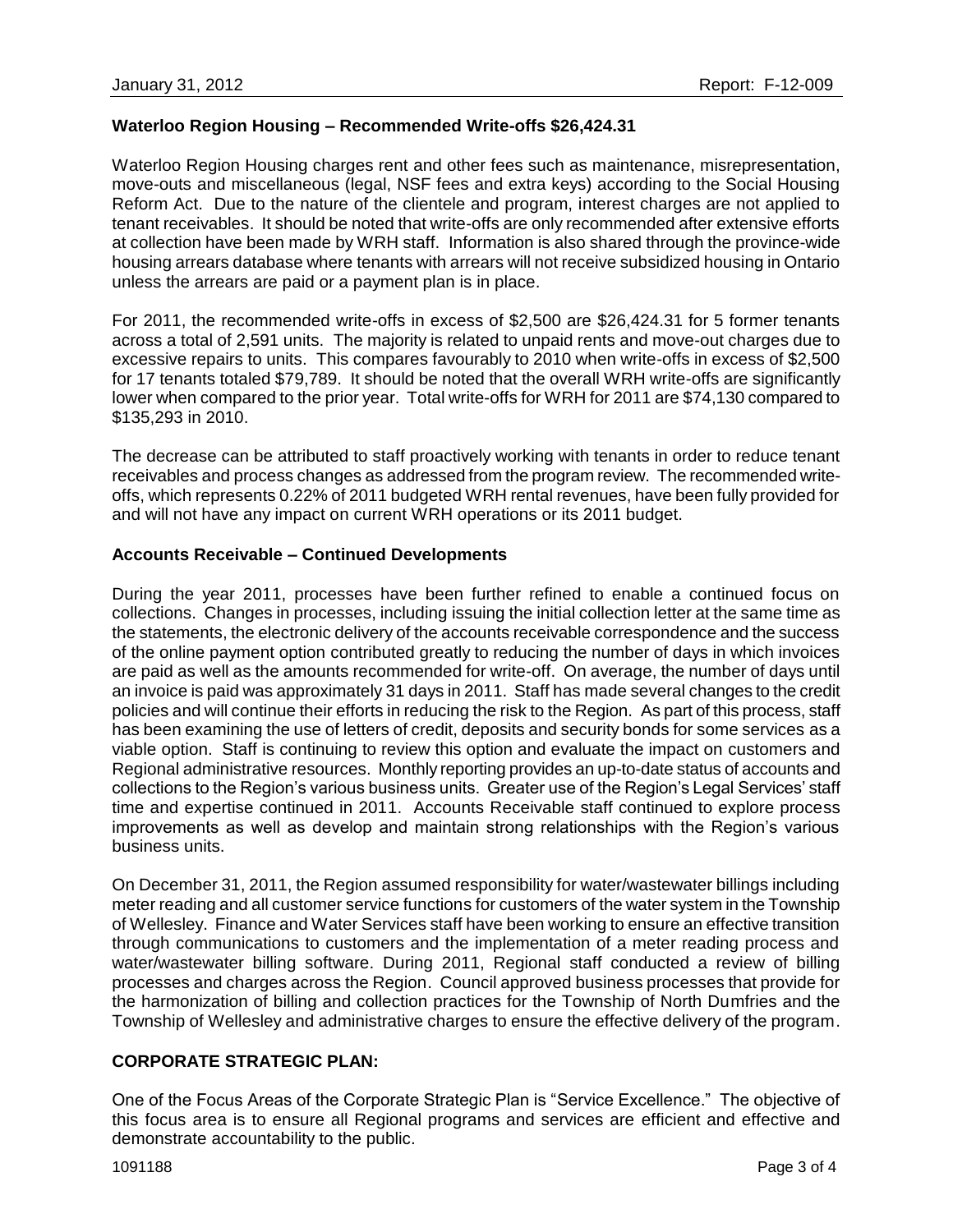#### **FINANCIAL IMPLICATIONS:**

The recommended write-offs for accounts in excess of \$2,500 totaling \$109,224.64 noted in this report include \$26,424.31 related to WRH which has been fully provided for and will not impact on current WRH operations and \$82,800.33 which will impact Transportation and Water Services programs.

In addition to these recommended write-offs, the Chief Financial Officer has the authority to write-off uncollectible accounts under \$2,500. For 2011, write-offs under \$2,500 total \$53,690.62 including \$47,705.96 for WRH and \$5,984.66 for various other program areas. These write-offs have been provided for in 2011 and prior years.

Total write-offs of \$162,915.26 including amounts exceeding \$2,500 and amounts less than \$2,500, represent 0.09% of the total amount invoiced through Accounts Receivable and WRH for 2011 of \$171.7 million. Total write-offs for 2010 were \$167,798.80 representing 0.10% of the total amount invoiced through Accounts Receivable and WRH in 2010 of \$164.6 million.

#### **OTHER DEPARTMENT CONSULTATIONS/CONCURRENCE:**

Legal Services Division staff has assisted on the legal aspects of the collection of delinquent accounts. Staff from a number of departments across the Region, have assisted in the review of over-due accounts and in the collection activities. Departments affected by the write-offs concur with the recommended amounts.

**ATTACHMENTS:** Nil

**PREPARED BY:** *M. Oltean*, Financial Analyst *T. Alpaugh*, Manager of Treasury Services

**APPROVED BY:** *A. Hinchberger*, Acting Chief Financial Officer